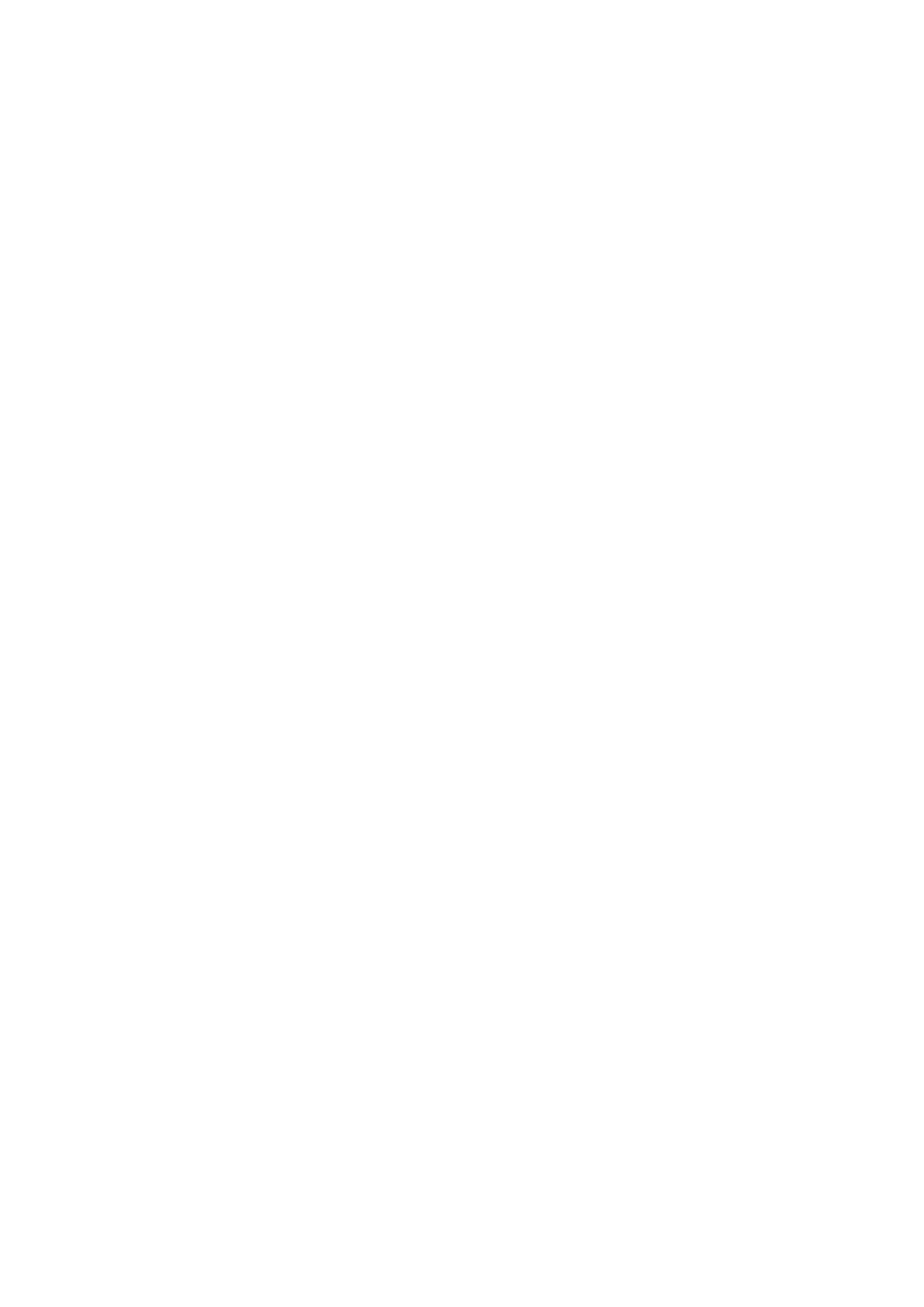*پژوهشنامهٔ انتقادی متون و برنامههای علوم انسانی*، پژوهشگاه علوم انسانی و مطالعات فرهنگی ماهنامهٔ علمی (مقالهٔ علمی ــ پژوهشی)، سال بیستم، شمارهٔ پنجم، مرداد ۱۳۹۹، ۲۲۵–۲۴۳

نقد کتاب درآمدی بر پژوهشن روشر های آمیخته و تحليل وجوه خطابي أن

مهدي شقاقي\*

#### جكيده

در مقالهٔ حاضر هدف آن است که بهبهانهٔ نقد کتاب *درآمدی بر پژوهش روشرهای آمیخت*ه به نقد روش شناختی چهارچوب یژوهش آمیختهای که در این کتاب جان کرسـول معرفـی کرده است بر داخته شود. پس از مقدمه و بحثبی روش شـناختی، بـه معرفـی کو تـاه کتـاب یرداخته و، ضمن معرفی آثار مشابه در جوزهٔ موضوعی کتاب، جایگاه آن درمیان سایر آثیار ترسیم شده است. سیس، توصیف و نقد مشخصات ظاهری کتاب در پیش گرفتـه شــده و بخشهای مختلف کتاب تشریح شده است و مهمترین محورهای ضعف ترجمـه ازجملـه اغلاط املایی، ترجمهٔ ماشینی، تلفظ ناصحیح اَعــلام، معــادلگــذاری نادرســت، اِشــکالات نگارشی، ناسلیس بودن، نایکدستی در بهکـارگیری واژگــان، و مــوارد دیگــر بررســی شــده است. پس|زآن، با استعانت از چهارچوب تحلیل رتوریک اسیر (۱۹۹۳)، تلاش شده اسـت ۔<br>تا با استخراج گزارہھایے از متن کتاب، که آشکارا جنبۂ رتوریک دارند تا علمی، بــه تحلیــل وجوه خطابی روش آمیخته یرداخته و رتوریکهای بهکاررفته در آن دستهبندی شـود و بــا ۔<br>تکیه بر آرای برخبر اندیشمندان دیگر، اصالت آن بهعنـوان یـک روش مسـتقل موردنقـد و نظ قرار گ د.

**كليدواژهها:** چهارچوب اَميخته، جـان كرسـول، وجـوه خطـابي روش، تحليـل رتوريـك، روش شناسي پژوهش.

\* استادیار گروه علم اطلاعات و دانششناسی دانشگاه شهید بهشتی، m\_shaghaghi@sbu.ac.ir تاريخ دريافت: ١٣٩٨/١٠/١٩، تاريخ پذيرش: ١٣٩٩/٠٣/١٨

Copyright © 2018, IHCS (Institute for Humanities and Cultural Studies). This is an Open Access article distributed under the terms of the Creative Commons Attribution 4.0 International, which permits others to download this work, share it with others and Adapt the material for any purpose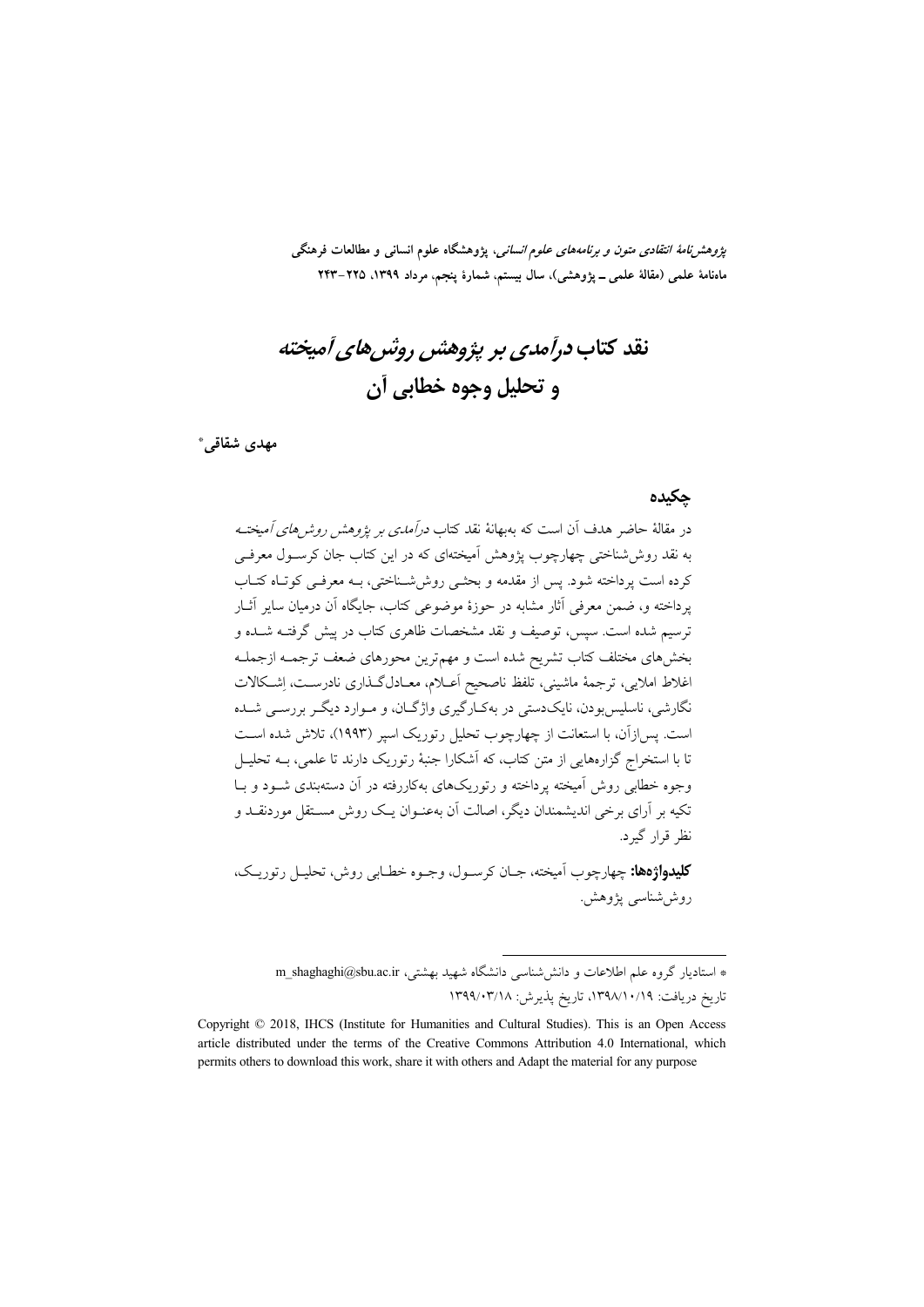### 1. مقدمه

آنچه به «روش» پژوهش آمیخته تـداول یافتــه اســت و ایــن مقالــه در نقــد و رد آن تــلاش خواهد کرد، سه طـرح کـاملاً مشـخص و معـروف دارد کــه کرسـول (John W. Creswell). يلانوكلارك (Vicki L. Plano Clark)، تشكري (Abbas Tashakori)، و تـمدلي (Charles Teddlie) در مقالات و کتب بسیارشان متمرکز به آن بودهاند: طرحهـای ترکیبـی هــمزمـان، ترکیبـی تبیینی، و ترکیبی اکتشافی. در طرحهای ترکیبی همزمان، دادهها یا بـرای تبیـین یـک یافتـه درکنار هم و در مقایسه با هم میآیند یا برای آن یافته به هــم تبــدیل مــیشــوند. در طــرح ترکیبی تبیینی، پژوهشی کمی دربارهٔ تأثیرات یا روابط چند عامل (متغیر) انجام مـیشــود و سیس برای تشریح بیش تر روابط و تأثیرات آن عاملها کار کیفی انجام می شود. این طـرح را میتوان ایدئال ترین چهارچوب برای تحققبخشیدن بـه رئالیســم انتقـادی روی باسـکار (Roy Bhaskar's Critical Realism) در انجام پژوهش هـاي اجتمـاعي دانســت؛ زيــرا پــس از ۔<br>تبیین علتہای پیش پینی شدہ در یک مدل قیاسی و اثبات یا رد روابط بین آنہا، با یک کـار كيفي به يافتن عوامل ايجادكنندهٔ آن عاملها مي توان پرداخت. در طرحهـاي تبيينـي اكتشـافي که بهترین طرح دانسته شده است پژوهشی کیفی برای کشف روابط و عوامل انجام می شود و سپس آن روابط و عوامـل در جامعــهاي گسـتردهتـر بــه روش كمـي آزمـوده مـي شـود (Tashakori and Teddlie 2003; Creswell 2003). این سه طرح بـا تقسـيمبنـديهـاي جزئـي داخل آنها جوهرهٔ این چهارچوب است و بعدها علاقهمنـدان ایــن چهـارچوب طـرحهـاي دیگری بهنام «طرحهای پیشرفته» ارائه کردند که عبارت بود از طرحهای مداخلـهای، عــدالت اجتماعی، و فمینیستی. در طرحهای مداخلهای قبل و بعد از پیش ازمـون و پـس[زمـون پـک روش درمان یا کاربرد یک ابزار و غیره، مصاحبههای کیفی با تکیه بـر روش هـا و منظرهـای مختلف با کنش گران انجام می شود. در طرحهای عدالت اجتماعی و فمینیسـتی نیــز تعریــف مسئله و کار کمی و کیفی پژوهش با جهتگیـری نقـدهای مارکسیسـتی و نئومارکسیسـتی، یسااستعماری، فمینیستی، و غیره انجام می شود (کرسول ۱۳۹۵). اما اگر به آثـار نگاشــتهشــده به فارسی و انگلیسی با عنوان *روشرهای پژوهش آمیخته* (شـورینی ۱۳۹۱) پــا *روش تحقیـق* آمیخته (دلاور و کوشکی ۱۳۹۲) یا *طرح پـژوهشن رویکردهـای کمـی، کیفـی، و ترکیبـی* (کرسول ۱۳۹۲) نگاه کنید مشاهده میکنید که محتوای قسمت اعظم این کتابها در کتب و جزوات روش تحقیق بهکرات گفته شده است و بخش کوچکی از این کتابها (یک فصــل) به ترکیب روش،های کمی و کیفی بـا طـرحهـای یادشــده اختصــاص دارد. مــثلاً، در کتــاب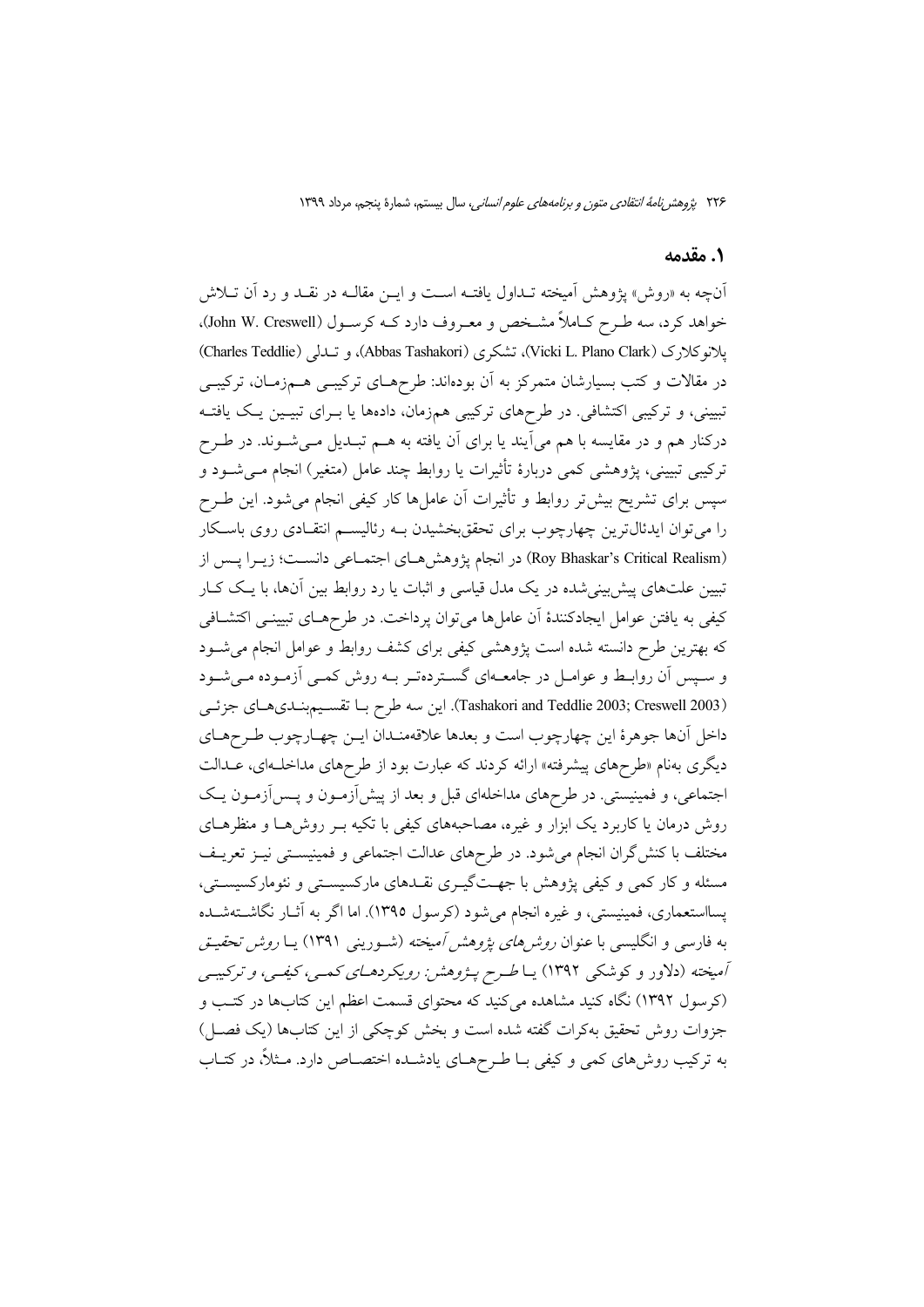کرسول (۱۳۹۲)، فصل دهم این کتاب با عنـوان «شـیوههـای روش ترکیبـی» بـه طـرحهـای ترکیب پرداخته است و مابقی تکرار مقدمات پژوهش و معرفی روشهای کمبی و کیفبی و ارائهٔ یک رویهٔ خطابی (rhetoric) برای این است که چهطور ترکیبی بودن روش پـژوهش را از ابتدا توجیه کنیم و در عنوان، بیان مسئله، پرســشهــا، روش'شناســی، و غیــره بگنجــانیم و تأكيد كنيم. با مطالعهاي كه از مدتها پيشرروي اين نوع آثار شده بود ايــن فرضــيه اســتحكام یافت که آنچه بهعنوان «روش» یژوهش اَمیخته مطـرح شـده اسـت درواقـع روش نیسـت، بلکه چهارچوبی است که چگونگی بـهکـارگیری روش هـای کمـی و کیفـی درکنـار هـم را توضیح میدهد؛ ضمنآنکه پیش روان این چهارچوب برای جاانـداختن آن بـه خطابـهگـری متوسل شدهاند و سعی کردهاند با اضافهکردن مبـاحثی حاشـیهای (غیـر از آنچــه بــه هســتهٔ اصلی این چهارچوب مربوط است)، استفادهٔ ابـزاری از پراگماتیسـم فلسـفی و روشـی، و تأکیدات فراوان در اشارهٔ مستقیم به این چهارچوب در بیان مسئله، روش، پرسش(هــا، و… آن را تبدیل به یک گفتمان رقیب در قلمرو روش شناسبی کننـد. نوشـتهٔ حاضـر قصـد دارد تــا بههمراه معرفی *درآمدی بر پژوهش روش های آمیخته* از جان کرسول ترجمهٔ مرتضی اکبـری و راضـیه اکبـری و نقـد مشـکلات ترجمـهای و نگارشـی آن بـه جنبـههـای خطـابی ایـن چهارچوب ـ که خود را یک روش معرفی میکند ـ بپردازد. سعی شده است تا جمـلات بـا بار خطابی از قسمتهای مهم کتاب استخراج و تحلیل شود و نتـایج تحلیــل نقطــهٔ عزیمتــی شود برای پرداختن به پیشفررضهای فکری این چهارچوب.

مقالهٔ حاضر بهدنبال پاسخگویی به چهار پرسش است: ۱. کتــاب درمجمــوع حــاوی چــه محتوایی است و جایگاه آن درمیان آثار مشابه چیست؟ ۲. چه نقدهایی به ظـواهر و ترجمــهٔ کتاب وارد است؟ ٣. چه نقدهايي به محتواي کتاب وارد است؟ ٤. کتاب از چه تکنيکهـاي بلاغی برای قانع کننده جلوهدادن خود سود برده است؟

# ۲. روش

یژوهش حاضر به روش تحلیـل مفهـومی و تحلیـل رتوریـک انجـام گرفتـه اسـت. تحلیـل مفهومي بيش تر مورداستفادهٔ رشتههاي فلسفه و الهيـات، متافيزيـک، اخــلاق، و حــوزههــايـي اين چنين است و از نظر فاليس (2009 Fallis) ظــاهراً بــه افلاطــون برمــي گــردد. افلاطــون در رسالهٔ *جمهوری برای ارائهٔ تعریف دربارهٔ* «دانش» یا «شناخت» از این روش بهره برد و ابتـدا شناخت را به اجزای سازندهاش شکست و سپس سعی کرد تا همهٔ مصادیق شناخت را ذیــل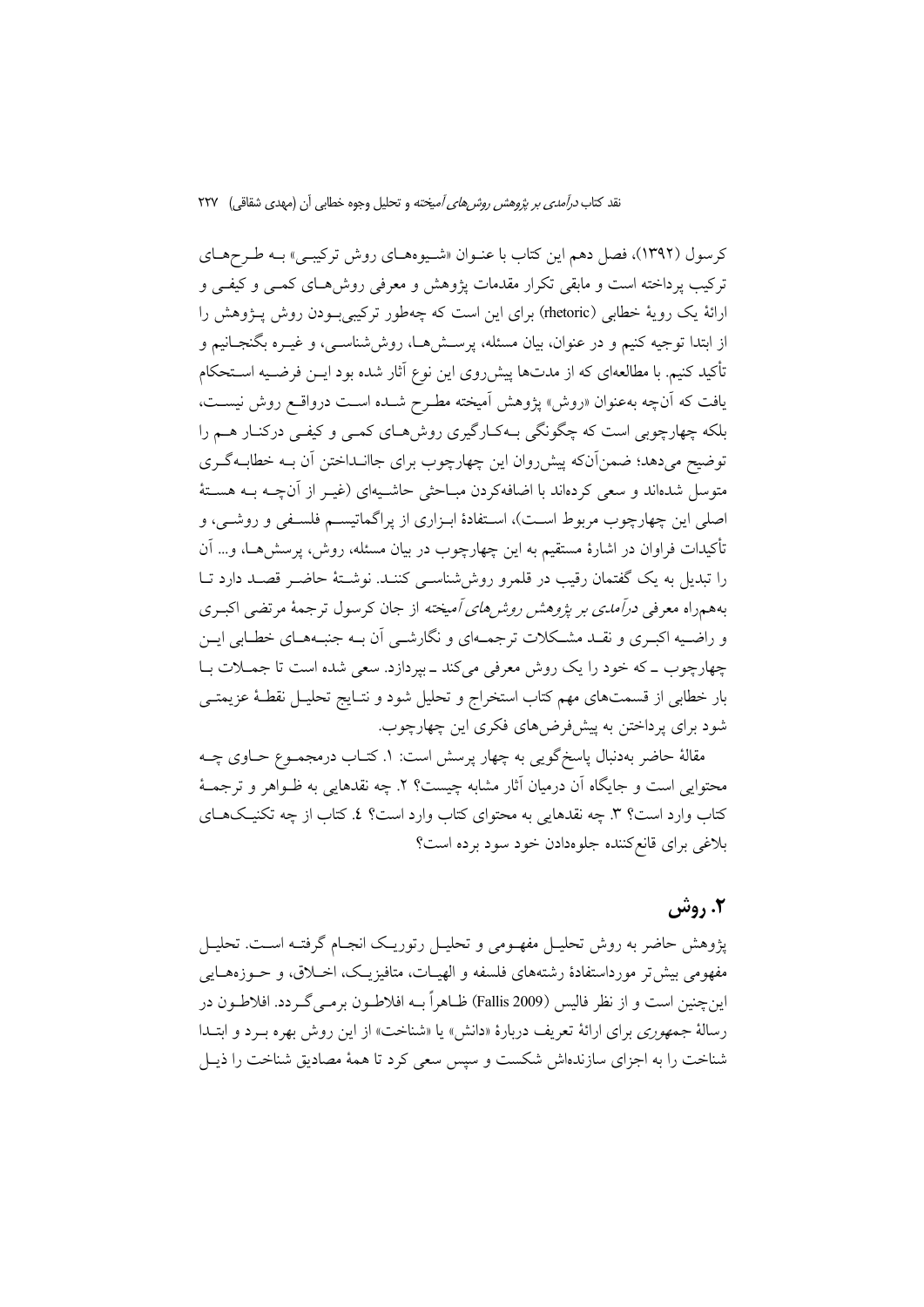اّن جاي دهد تا به تعريف «باور صادق موجــه» برسـد. پــس هرجــا دســتهبنــدي مقــولات و مصاديق اتفاق بيفتد نوعي تحليل مفهومي نيز اتفاق افتاده اسـت. در مقالــهٔ حاضــر از تحليــل مفهومی در معنای عام آن استفاده شده و هدف جداسازی و دستهبندی نقــدهای وارد بــه اثــر و تخصیص مفاهیم به هریک از دستهها بوده است و سعی شده است ضعفهای ترجمهٔ اثـر دردستنقد مقولهبندي شود و ذيل هر مقوله مصاديقي ذكـر شــود. عــلاوهبـر ايــن روش، از تحلیل رتوریک نیز استفاده شده است. رتوریک یـا خطابـه از دیربـاز بـهعنـوان «فـن اقنــاع» شناخته می شده و روشی برای گیراکردن و قانع کنندهساختن کلام بوده است که سوفیستها می آموختند. افلاطون دو نکتهٔ کلیدی درباب رتوریک داشت: اول ایــنکـه رتوریـک چیــزی متفاوت با حقيقت است؛ زيرا آنچه در جهان زيستهٔ افراد موجود اسـت متفـاوت بــا جهــان ایدههای اوست. جهان ایدههای فرد حقیقت و جهان زیستهٔ افراد رتوریک است. دوم این ک رتوریک آموزشدادنی نیست؛ زیـرا وی قائـل بـه رتوریـک خـوب و رتوریـک بـد بـود و رتوریک بد را اساساً دانش خطابی نمیدانست و فریب تلقی می کرد و اما درک یا استفاده از رتوریک خوب را نیز به فضایل فرد منوط می دانست که بـاز آن را آمـوزش نایــذیر مـی کـرد  $(Leach 2000)$ 

اما تحلیل رتوریک از زمانی مجدداً در قرن بیستم موردتوجه قرار گرفت که اندیشــمندان انتقادی علوم انسانی، مثل نئومارکسیستهای علاقهمند به تحلیـل گفتمـان، نشـان دادنـد کـه چگونه سه قرن است که علم مدرن عاری از رتوریک و پیراسته و مهــذب از خطابــه دانســته شده است، درحالی که اصلاً چنین نیست. فرانسیس بیکن (Francis Bacon) شاگردان خــود را تشویق میکرد که دست از خواندن کتابها بردارند و در طبیعت و جهان بیرون واقعیـتهـا را جمع[وری کنند. تأسیس انجمن سلطتنی انگلستان از سوی بیکن گرهخورده با ایــن شــعار او بود كه «هيچچيز در كلمات نيست» (.ibid) و علم مدرن براي علمبودن بايـد از اسـتعاره و تشبیه و لطائف نثری و غیره اجتناب کند. اما پژوهشهای زیادی، ازجمله پـژوهش جانســون (Johnson 1995)، نشان دادهاند که چگونه حتی علومی چون فیزیک مدرن، که خود را عباری از هر نوع وجه خطابی و ادبی و نیز اثرات اجتماعی در تطور و پیشرفت خود میدانـد، سـیر تطور خود را مديون فنون خطابي اش چون استعاره، تشبيه، و مجاز بوده است. برخورد نيچـه (۱۳۷۳) با علم رادیکال تر از این نوع تحلیلهاست و او حتی تمام عقلانیـت مـدرن را ناشــی از بهکارگیری همانگویانهٔ کلماتی میداند که برخاسته از تحریک عصبی ناشــی از مشــاهدهٔ شيء، تصويرشدن شيء در ذهن، و نامگذاري اَن برحسب يکـي از ابعـاد قابــل توجــه اَن (و فراموش کردن سایر ابعاد اّن شیء) است. او مار را مثال می;زند که در نامگـذاری اولیــهٔ اّن در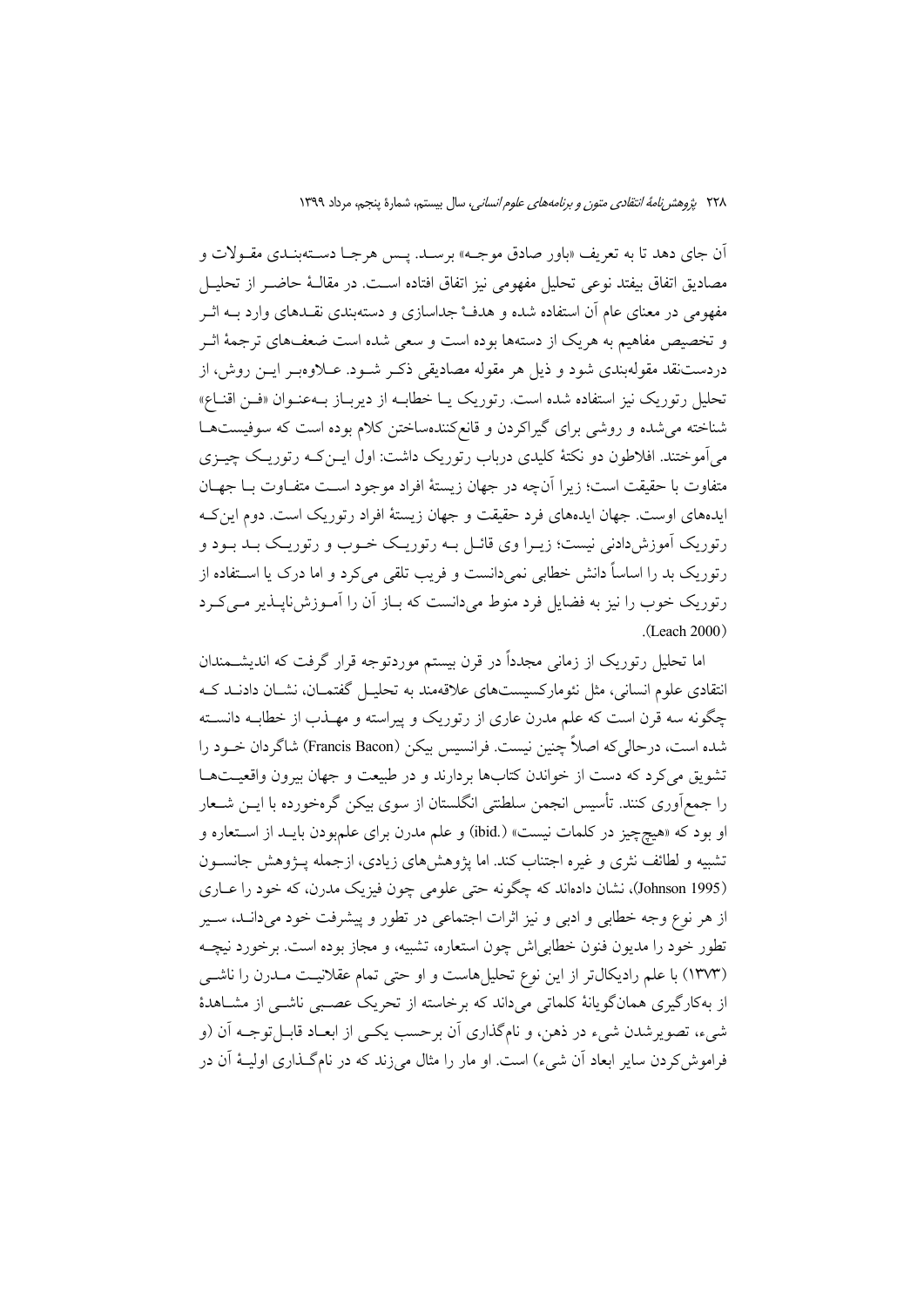زبان آلمانی (@schlange) فقط خزندگی آن (schelingen) دیده شده و ســایر جنبــههــای آن در همان نام گذاری نخستین فراموش شده است و این بیان استعاری روی کل فهم پشیر از ایین موجود اثر گذاشته است. کلمهٔ خرگـوش در زبـان فارســی همــین جایگــاه را دارد. بــهنظـر میرسد چرخ زبانشناختی به علم، بهویژه نوع انتقادی آن، بسیار الهامگرفته از نیچه باشد.

تحلیل رتوریک بهدنبال تحلیل جملات و عباراتی در متن است کـه دارای نقـش اقنـاعی هستند تا نقش استدلالي. پيش فرض اين تحليل نيز آن است كه گوينـدۀ ســخن پــا نويســندۀ متن آگاهانه بهدنبال چینش خاصی از کلمات، استفاده از استعاره، تشبیه، مجاز، و غیــره بــرای اثرگذاری اقناعی روی افراد نیست، بلکه قالبهای سخن اقناعی بـهطـور طبیعـی و درقالـب گفتمان در یک قلمرو سخن گویی خاص (مثل رشتههای علمی) رسوب کردهاند.

پیداکردن عینی این نقشها همواره در تحلیل رتوریک یـک چـالش بـوده اسـت، امـا در یژوهش حاضر ما برای عینیکردن تحلیل دو معیار بهکار بـردهایـم: ۱. نقـش(هـای رتوریـک جملات را براساس منابع کلاسیک فنون بلاغت (استعاره، تشبیه، تأکید، تکرار، و…) آوردهایم (برای مثال، همایی ۱۳۸۹)؛ ۲. از الگوی تحلیل رتوریک دیوید اسپر (David Spurr) استفاده شد که شامل دوازده جزء است (کوثری و احمدزاده ۱۳۹۳؛ Spurr 1993). ایــن دوازده جــزء در تحلیـــا هــای پسااســتعماری اســتفاده شــده اســت، امــا در ایـــن جــا چهــارچوب تحلیــل يسااستعماري نيست، بلكه در اين جا از اين دوازده جزء بهنحو خاص استفاده شـده و هـدفْ نشاندادن این است که ابژهٔ یژوهش (در این جــا، «روش»/ methodology) چگونــه بازنمــایی شده است: ١. پایش (مؤلف چگونه نظارتش بـر روش خـود را اِعمـال مـیکنـد)؛ ٢. احـراز مالکیت و تخصیص (مؤلف چگونه روش را از آن خود میکنـد)؛ ۳. زیبـاییشناسـانهکـردن (مؤلف چەطور روش را زيبا جلوه مى دهد)؛ ٤. طبقەبندى (مؤلف چەطور با طبقەبنـدىھـاي خاص روش خود را در جایگاه برتر می نشاند)؛ ٥. بنیانزدایی (مؤلف چهطـور از روش،هـای دیگر برای برتری بخشی به روش خود بنیانزدایـی مـی)کنـد)؛ ٦. نفـی (مؤلـف چـهطـور ناسازواریهای روش خود را نفی میکند)؛ ۷. تصدیق (مؤلف چهطـور سـایر مؤلفـههـای تأییدگر روش خود را تأیید می کند)؛ ۸. آرمانی کردن (مؤلف چهطور روش خود را آرمانی و ايدئال جلوه مي دهد)؛ ۹. وهمنمايي (مؤلف چهطور روش خود را از جسميت خــارج و روحانی و غیرمادی می کند)؛ ١٠. طبیعی سازی (مؤلف چگونه امـور غیرطبیعـی را طبیعـی جلوه میدهد)؛ ١١. اروتیکسازی (مؤلف چـهطـور از مؤلفـههـای عاشـقانه در تشـبیه یـا استعاره برای تأیید روش بهره می برد)؛ ۱۲. مقاومت (مؤلف چهطور دربراب انتقــادات بــه روش خود مقاومت مي کند).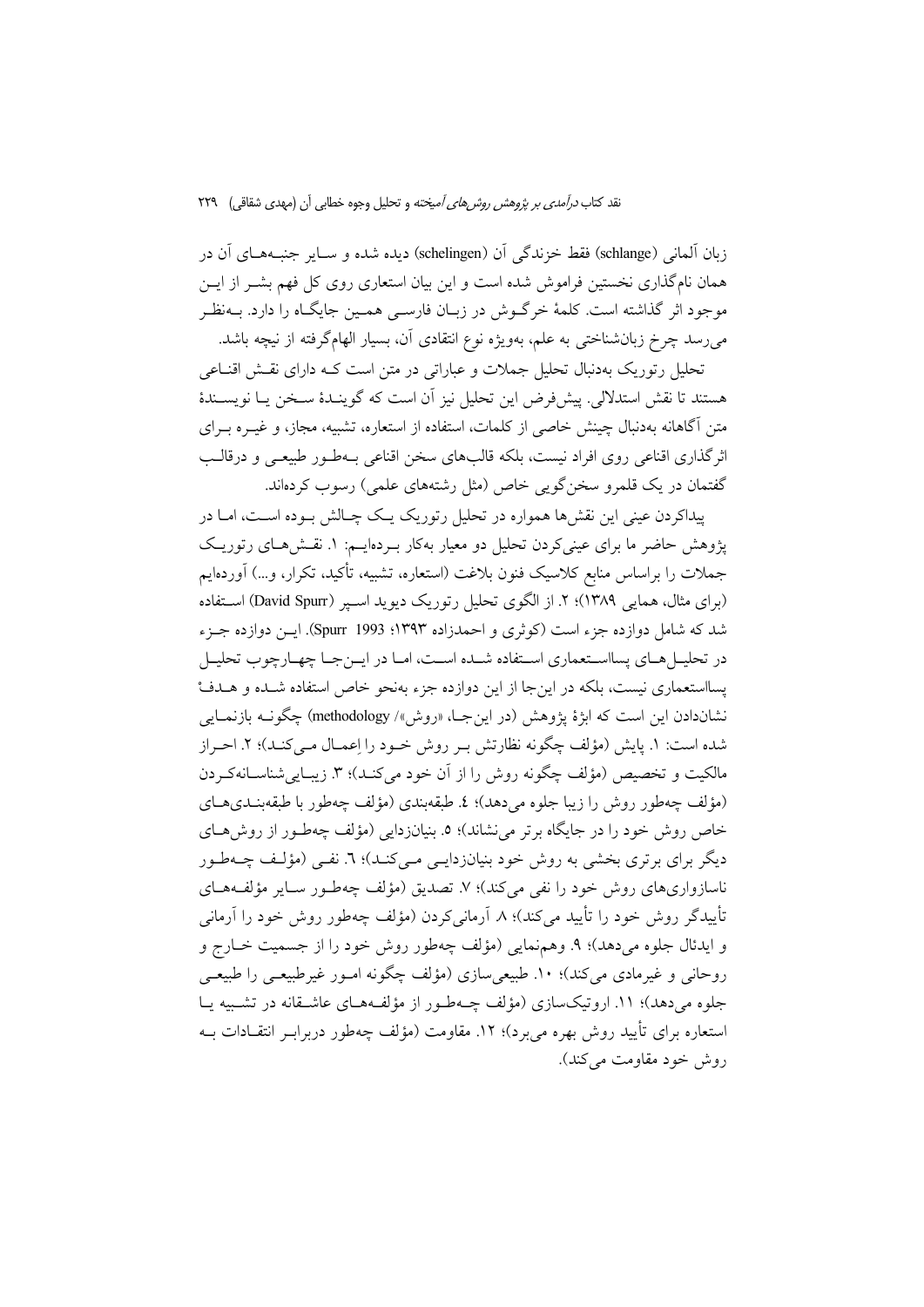## 3. معرفي

کتاب *درآمدی بر روش تحقیق آمیخته* کتــابی اســت در ۱۵۲ صــفحه کــه مرتضــی اکبــری و راضیه اکبری آن را ترجمه کردهاند و نشر روانشناسان (با همکاری نشر جامعــهشناســان) در صد نسخه با چاپ دیچیتال چاپ کرده است. در سال ۱۳۹۲ نیـز کتـابی بـا عنـوان *بازکــاوی* ر*وش تحقیق آمیخته* از چهار مؤلف یعنی سیدمصـطفی رضـوی، مرتضــی اکبـری، مرتضــی جعفرزاده، و محمدرضا زالی منتشر شده بود و این اثر دومین کـار متـرجم کتـاب در دسـت نقد در حوزهٔ چهارچوب اَمیخته محسوب مـیشـود. کتـابهـای زیـادی درخصـوص ایـن چهارچوب روشی منتشر شدهاند که می توان آنها را در دو دستهٔ کلی گنجاند: ۱. کتابهــایی که با عنوان «روش پژوهش آمیخته» منتشر شدهاند، اما در آنها اصول پـژوهش و روش هـای كمي و كيفي توضيح داده شده و يك بخش بـه أميخـتن روشهـا اختصـاص يافتـه اسـت (بنگرید به تشکری و تدلی ۱۳۹۵؛ خلیلی شورینی ۱۳۹۱؛ دلاور ۱۳۹٤)؛ ۲. کتابهایی که با عنوان «روش تحقيق در... [رشتههاي مختلـف]» منتشـر شــدهانــد و در عنــوان فرعــي آن&ــا عبارت «کمي، کيفي، و اَميخته» بــهچشــم مــي خــورد (بنگريــد بــه شــيريس و يانــگ ١٣٩٥؛ جانسون وكريستن سن ١٣٩١).

البته کتابی نیز با عنوان *مقدمهای بر روش های تحقیق کیفی و آمیختـه* از عبــاس بازرگــان هرندي منتشر شده كه جالبتوجه است. كتاب دردستنقد با همهٔ اين سه نــوع كتــاب فــرق دارد: این کتاب، بنابه اعتراف مؤلف در مقدمه، مخصوص شـرکتکننـدگان در کارگــاهـمـای یژوهش اَمیخته که کرسول برگزار می کند نوشته شده و به نحوهٔ نگارش صوری پـژوهش هـا با این روش تکیه کرده است و روش های تحقیق کمی و کیفـی در آن معرفـی نشــده اســت. درمجموع بهنظر میررسد کتابهایی که با عنوان روش پیژوهش در رشــتهای خــاص منتشــر شدهاند و در عنوان فرعـی بــه کمــی، کیفــی، و اَمیختــه اشــاره کــردهانــد عنــوان صــادقانهای برگزیدهاند؛ زیرا قسمت اعظم کتابهایی کـه بـا عنـوان روش اَمیختـه چـاپ شــدهانــد بــه مقدمات یژوهش و روش های کمی و کیفی یرداختهاند.

کاغذ جلد کتاب مقوای ۲۵۰ گرمی با سلفون مات است کـه ایــن ســلفون متأســفانه از گوشهها بلند می شود. ظاهراً از کاغذ هفتادگرمی اندونزی برای چاپ استفاده شــده و قطــع کتاب رقعی است. اَشکال اَماده و نامتناسبی که مثل اَشکال اَمادهٔ نــرمافــزار وُرد روی جلــد كتاب كار شده (شكل لامپ، علامت اينترنت (@)، و…) نشان از شتاب براي انتشــار دارد. از چسب گرم برای صحافی استفاده شده است، اما عطف کتاب مسـتحکم نیسـت و خـط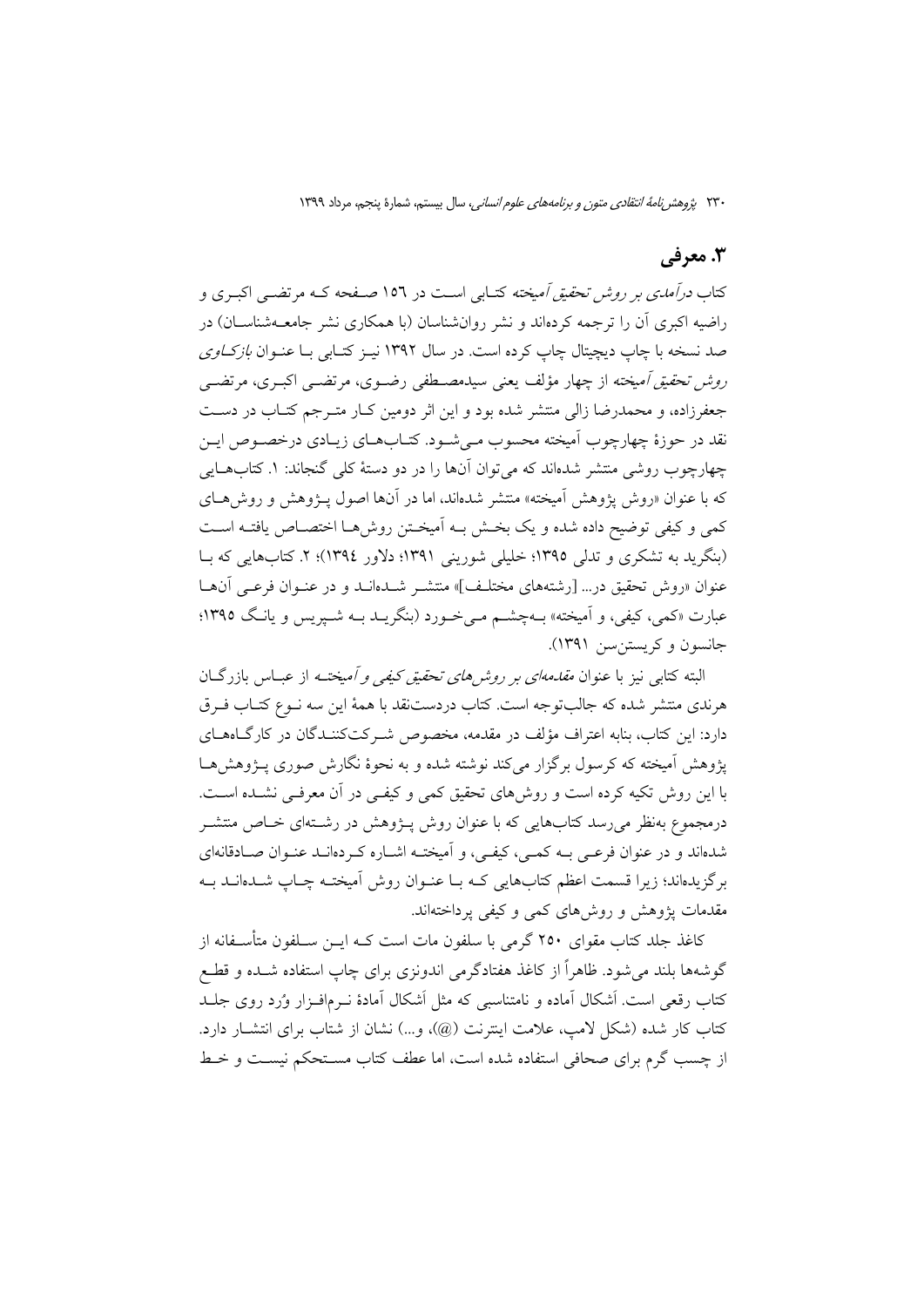نقد کتاب *درآمدی بر پژوهش روش های آمیخته* و تحلیل وجوه خطابی آن (مهدی شقاقی) ۲۳۱

تا نیز ندارد. نکتهٔ جالب دیگر آنکه فیپای کتـاب بـرای انتشــارات روش(شناســان اســت و كتاب قانوني متعلق به اين ناشـر اسـت، ولـي در پشـت جلـد و عطـف كتـاب فقـط آرم انتشارات جامعهشناسان بهچشم می خورد که البته ممکن است این دو ناشـر درواقـع یـک ناشر باشند.

# ٤. شرح اثر

كتاب بهجز مقدمه ده فصل دارد. در ابتداى فهرست مطالب و قبل از مقدمــه شــمارهٔ صــفحهٔ فهرست مطالب (يعني همان صفحهاي كـه ايــن شــمارهٔ صـفحه آمــده) ذكـر شــده اســت! همچنین، دو تیتر دیگر هم درادامه آمده است: ۱. فهرست شکلها و نمودارها و ۲. فهرست جدولها. چند صفحه بعدتر که به فهرستها برمی خوریم متوجه می شویم کـه فقـط نوشـته شده است فهرست جدولها و نمودارها و از آن دو خبری نیست.

کتاب منابع و مآخذ، نمایه، و واژهنامه دارد، اما صفحهٔ عنــوان انگلیســـی نــدارد. در فصـــل اول به اهداف، فصول، و مخاطبان كتاب اشاره شده و ايـن طـور ترجمــه شــده اســت: «ايـن مقدمهٔ مختصر به یژوهش روشهای آمیخته بهسمت محققان مبتدی و یـا محققـان پیشــرفته در روش۵ای آمیخته است که نیاز به یک یادآوری سریع روشهـای آمیختـه دارنـد». فصـل دوم به خصوصیات چهارچوب آمیخته یرداخته است و اینکه این چهارچوب چــه هســت و چه نیست. مثلاً ترجمه شده است:

یک رویکرد به پژوهش در علوم اجتماعی، رفتاری، و سلامت است که بـر ایـن اسـاس محقق هر دو نوع دادههای کمی (بسته) و کیفی (باز) را جمعآوری کرده اسـت و ادغــام میکند و سپس برای درک سـؤالات پــژوهش، براســاس نقــاط قــوت ترکیبــی دادههــا، تفاسیری ارائه می کند.

فصل سوم به مراحل طراحی پژوهش با این چهارچوب اختصاص یافتـه اسـت. ایــن٤کـه اهداف و پرسشها را چهطور، باتوجهبه این چهارچوب، بنویسیم و چهطور فلسـفهای را بـه این روش منتسب کنیم و چهطور از اَشکال و نمودارها بـرای نمـای بهتـر پـژوهش اسـتفاده کنیم. فصل چهارم به برشمردن انواع روشرهـای تحقیـق کیفـی و انــواع روش۵هـای تحلیــل آمـاري كـه بـراي كـار در چهـارچوب آميختـه نيـاز اسـت پرداختـه و از گرانــدد تئــوري، یدیدارشناسبی، نـرمافـزار مکـس2پـودا، تحليـل واريـانس، تحليـل کوواريـانس، مطالعـات همېستگي، و… نام بر ده است.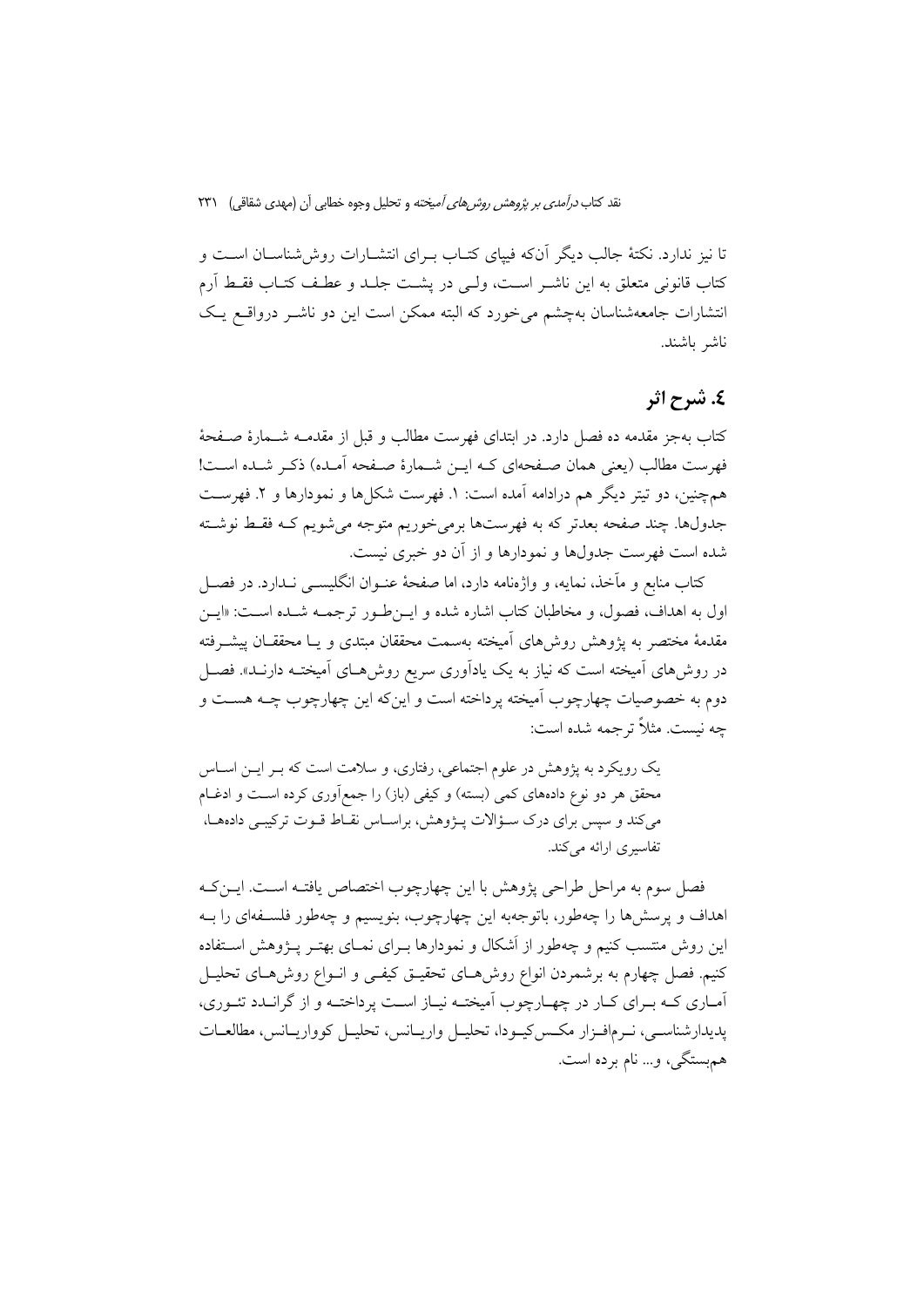در فصل چهارم، طرحهای پایه و پیشرفتهٔ چهارچوب اَمیخته برشــمرده شــده و از طــرح هم گرا، طرح متوالی تبیینی، و طرح متـوالی اکتشـافی و هــمچنـین طـرح مداخلـهای، طـرح عدالت اجتماعی، و طرح چندمرحلهای بسیار کوتاه سخن بهمیان آمده است. در فصل پـنجم مجدداً به چگونگی ترسیم نمودار رویهها تمرکز شده است و انواع شکلهـا و جــدول@ــایی معرفی شده است که برای خوش نماشدن پژوهش با این چهارچوب بهکـار مـی]یـد. فصـل ششم كتاب به تكرار فصل دوم البته با اندكي جزئيات بيش تر يرداخته و نمونــههــايي از بيــان هدف و پرسشها در چهـارچوب آميختـه را ذكـر كـرده اسـت. در فصـل هفـتم، مسـائل نمونهگیری و ادغام ذکر شده و گفته شده است که در هریک از طرحهای پایـه نمونــهگیــری کمی و کیفی معمولاً به چه صورت انجام میشود. انواع ادغام دادهها که در این فصـل بحـث شده تکرار مباحث فصل چهارم است.

فصل هشتم به رتوریک نگارش پژوهش در چهارچوب آمیخته پرداخته و، پس از بحث دربارهٔ انتخاب مجله و نحوهٔ نگــارش عنــوان و غيــره، چهــارچوبهــاي هــمگــرا، تبيينــي، و اکتشافی دوباره با تأکید بر ساختار و نگارش تکرار شــده اســت. فصــل نهــم بــه ارزش.يــابـی كيفيت مطالعهٔ روش۵های آميخته پرداخته، اما بهجای ارائهٔ روشهــای ارزش پــابی، منبعــی بــا عنوانی که این طور ترجمه شده معرفی شده است: «کتاب راهنمای مبتنی بر کـاربر ارزش یـابی یروژهٔ ۲۰۰۲». همچنین، در این فصل به این توجه شده است که سردبیران مجبلات بـه چـه نکاتی در مقالات با چهارچوب اَمیخته توجه میکنند و توصیههایی رتوریک بـرای بـراوردن خواستههای آنها ارائه شده است. عنوان فصل دهم «توسعه و پیشـرفت روش۵حـای آمیختـه است»، اما درواقع مباحث قبلي جمع بندي و تكرار شده است؛ مـثلاً تيترهـايي چـون ارزش روش۵های آمیخته، ویژگی۵عای اصلی، کاربرد فلسفه یا تئوری، سـؤالات پـژوهش روش۵حای آميخته، و غيره.

### ٥. محورهای نقد ترجمه

در ذیل، ضعفهای ترجمهٔ این کتاب مقولهبندی شده و از هر مقولـه مثـال۱هـایی ذکـر شــده است، اما مهمترین مشکل کتاب ترجمهای حاضر «ترجمهٔ ماشینی» است. جملات بـه همـان ترتیبی که در متن انگلیسی آمده به فارسی ترجمه شده است و اگر بهجـای کلمـات فارســی معادل انگلیسی اش را بگذارید، می توانید به جملهٔ انگلیسی دست پیدا کنید. نحو انگلیســی در جملات فارسی أشكار است و این خواننده را نسبت به خواندن این كتاب بی میل مـیكنـد.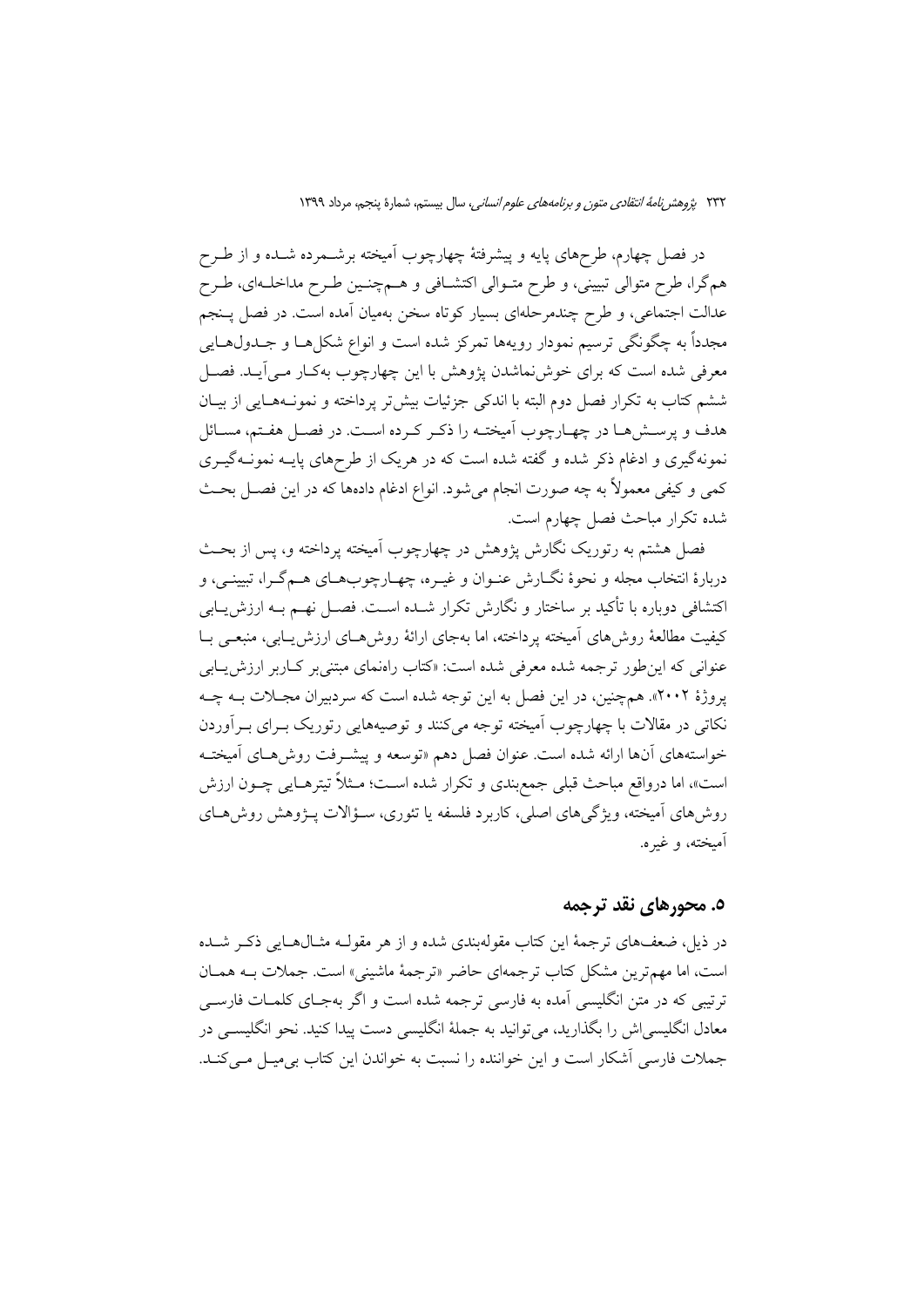نقد کتاب *درآمدی بر پژوهش روش های آمیخته* و تحلیل وجوه خطابی آن (مهدی شقاقی) ۲۳۳

عنوان کتاب یعنبی *مقامهای ب*ه پی*ژوهش روش های آمیخت*ه ( A Concise Introduction to Mixed Methods Research) گویای ترجمهٔ ماشینی است؛ زیرا «یژوهش روش هـای آمیختـه» دوپهلو است: پژوهش دربارهٔ روش۵ای آمیخته یا پژوهش با روشهـای آمیختـه. درضـمن، اشتباه رایجی درمیان علما رایج است و آن کلیشهٔ «مقدمهای بر» است کـه ناصـحیح اسـت و «مقدمهای به» صحیح است. بهنظر میرسد عنوان صحیح کتاب، با رعایت ملاحظات تجـاری و حذف كلمهٔ «خلاصه»، این باشد: «مقدمهای به یژوهش با روش۵های آمیخته». ضـعفهـای ترجمهای این کتاب دارای مقولات ذیل است:

الف. ترجمهٔ ماشینی: مثال، «استانداردهای ادغامشده در گزارش کاراًزماییها» (ص ۲٤)، «یک دیدار فرضی برای یادگیری طرح روشهای آمیخته» (ص ۳۱)، «درنظرگرفتن وجـود یک بحث جهان بینی و یک بحث تئـوری» (ص ۳۲)، «یـک سـؤال روش هـای اَمیختـه را توسـعه دهيـد» (ص ٥٦)، «عــلاوهبـراين، يـك سـتون أخـر جـدول درمـورد تفـاوتهـا و شباهتهای بین زمینهها و نتایج آماری بحث میکند» (ص ١٠٦)، «ساختی بهسوی یک ابـزار (a building into a quantitative or measure display) (هم ) (a building into a quantitative or measure (ص ١٠٧)، «این کتاب را به ایزابل بیکت مارشال تقدیم می نمایم، کسی که مرا به عنوان بچـه بزرگ کرد» (صفحهٔ تقدیم کتاب)، و غیره.

ب. اغلاط املایی: مثال، سپاسگذاری (فهرست مطالب، ص ١٧) (سپاس گــزاری صــحیح است)، ارئه (ص ١٦)، مقايسة پهلوبهپلـو (ص ٥٧)، ايــدهال (ص ٩٢، ٩٩) (ايــدئال صــحيح است)، آژانش ها (ص ۱۲۱)، و غیره.

ج. معادلگذاری نادرست: مثال، کارآزمایی drial، (سراسر کتاب) (تجربه صـحیح اسـت)، پاکسازی پایگاه دادهها (ص ۲۵)، تمیزکردن پایگـاه دادههـا (ص ۷۹) (غربـالگـری پایگـاه دادهها صحيح است)، «مقياس هـاي انتهابسـته» (ص ٤٩) (سـؤالات بسـته صـحيح اسـت)، بهترين تمرينها (سراسر كتاب) (بهترين اقدامات صحيح است)، «به شكل گيري گفتمان بـين اعضا كمك مي كند» (ص ٤٧) (گفتوگو صحيح است)، «گمارش تصادفي» (ص ٦٧) (انتخاب تصـادفی صـحیح اسـت)، «مجلـهٔ ادواری (circulation) (ص ۱۱۰) (منظـور مجلـهٔ Circulation است)، و غیره.

د. ترجمههای ناصحیح: مثال، «مورد کلاسیک روش۵ای آمیخته، مقالهٔ... بود که بــا ســؤال از نوزده محقق مختلف تعریفِ کاری اّنها تلاش کردند تــا تعریــف واحــدی از روش۵حـای آميخته ارائه دهند» (ص ١٢٤)، «مبتني بر ترجيح افراد براي اعداد است» (ص ٢٦)، «اين سـند،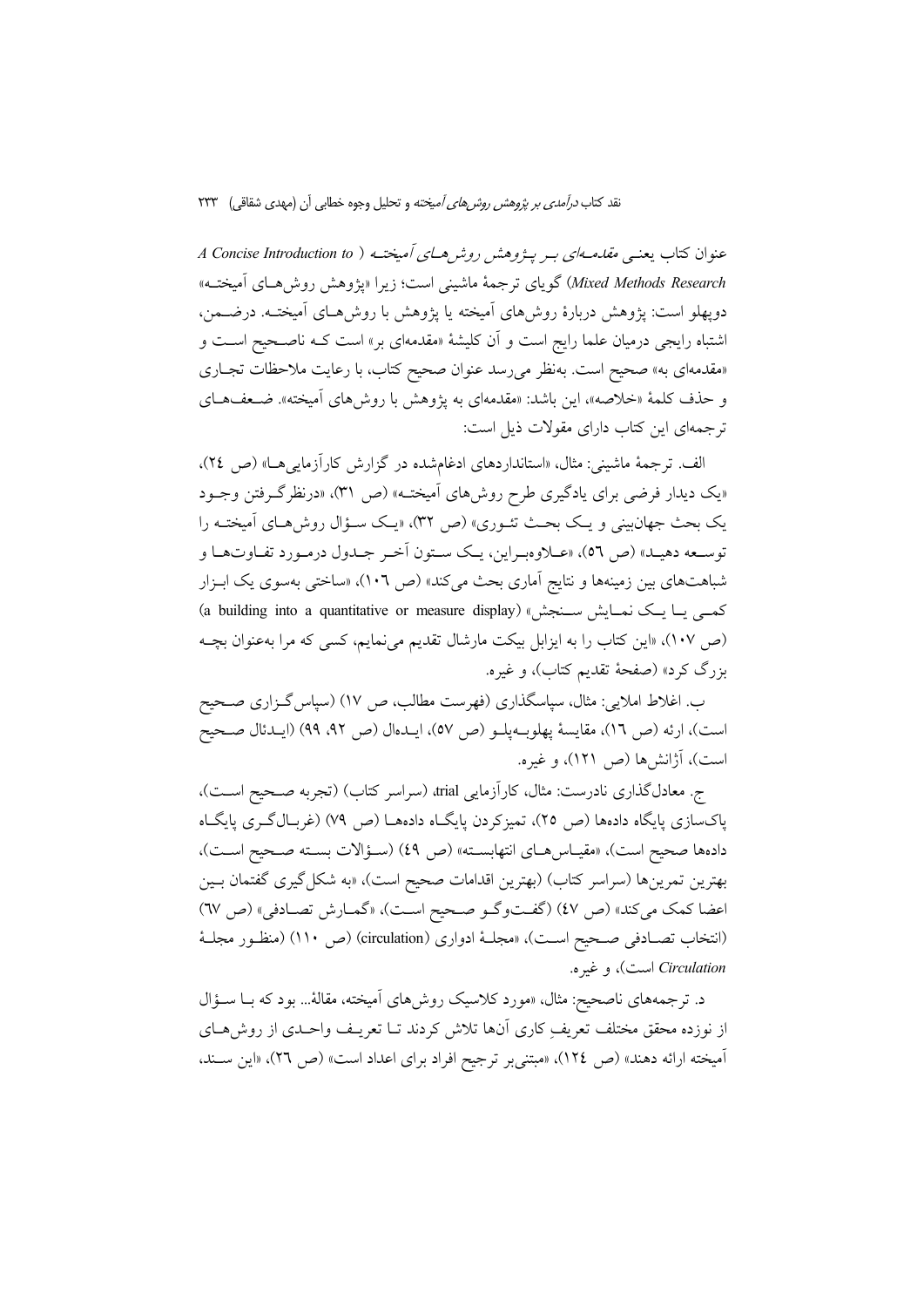مدل كمبود علوم اجتماعي جهت نگارش مقدمهٔ پژوهش نام گرفته است» (ص ٨٤)، «كمبي منتج به کیفی برای تبیین نتایج کمی میشود» (ص ٤٠)، «زمانیکه محققـان، بــهعنــوان مثــال، دادههای کیفی را گردآوری کردند اغلب با یک جهانبینی برســاختگرایانــه از درک مفــاهیم چندگانه مرتبط بود» (ص ۳۷)، «پایگاه دادههای متنی رونوشتشده بـرای کدگـذری آسـان» (ص ۸۰)، و غیره.

هـ تلفظهاي ناصحيح: مثـال، فالبرايـت (ص ١٨) (فولبرايـت صـحيح اسـت)، اسـتانگ (ص ١١٤) (اشتانگ صحیح است)، فارکوهر (ص ١٣٥) (فارکوار صحیح است)، و غیره.

و. اشتباهات نگارشي و رسمالخطي: مثال، «چــه معيارهــا اِعمــال مــي شــوند» (فهرســت، ص ١٣)، «با نگاهي با فهرست بالا» (ص. ٣٦)، «بيانيهٔ بيانيهٔ كانسورت» (ص ٤٩)، «زماني ك محققان دادهها درمورد ابزار را گردآوری کردند، منعکسکنندهٔ یک دیدگاه سادهسازی مـرتبط با پسااثباتگرایی است» (ص ۳۷)، «درنظرگرفتن نگاههای تئوری بـرای اسـتفاده در بسـیاری از فازهای طرح» (ص ٦٥) و غيره.

ز. نایکدستی در بهکارگیری اصطلاحات: مثال، کلمهٔ نظریه که گاهی کلمهٔ تئوری بهکار رفته (سراسر کتاب)، نظریهٔ ناتوانی (ص ٢١) که در صفحهٔ ٣٩ تئوری معلولیت بهکار رفتـه، كلمهٔ نمودار كه گاهی كلمهٔ دیاگرام بهكار رفته (سراسر كتاب) است، و غیره.

ح. پانویس نشدن اسامی خارجی و اصطلاحات تخصصی و نبود پانویس های توضـیحی: مثال، انتشارات سيج (ص ١٧)، نبرسكاــ لينكلن (ص ٤٦) (كه البته نبراسكا ــ لينكلن صــحيح است)، پژوهش تئوری برخاسته از دادههـا (ص ٣٨) (کـه ناصـحيح ترجمـه شـده اسـت!)، اعطای کمک مالی k اعطای کمک مالی R (ص ۱۲۹)، و غیره.

ط. نقص در عنـوان نمودارهــا: مثــال، «يــک طــرح روشهــاي أميختــهْ هــمگــرا بــراي» (ص ٧٨)، «شكل (٥-٤). يك طر روشهاى أميختهٔ متوالى تبييني براي» (ص ٧٩).

ى. نقطهگذارى ناصحيح: مثال، تشــديد اضــافى روى برخــى كلمــات (سراســر كتــاب)، «روشهای نمونهگیری طرحهای پیشرفته، روشهای طـرح مقـدماتی را ادامـه خواهنـد داد؛ زیرا، این طرحهای مقدماتی محور طرحهای پیشرفته هستند» (ص ١٠٢)، «... ایـن امکـان وجود دارد که محقق دادههای کیفی را پـس از مرحلـهٔ آزمایشــی گــردآوری کنــد و پــس از جمع بندی، نتایج را؛ ابتدا دستاوردهای آزمایشی و سپس نتایج تعقیبی کیفـی گـزارش دهــد» (این جمله علاوهبر مشکل نقطهگذاری مشکل ترجمهای و نگارشی نیز دارد).

ک. بههمریختگی جدول: مثال، یک سطر از جدول ص ۱۲۸ به ص ۱۲۹ پریده است.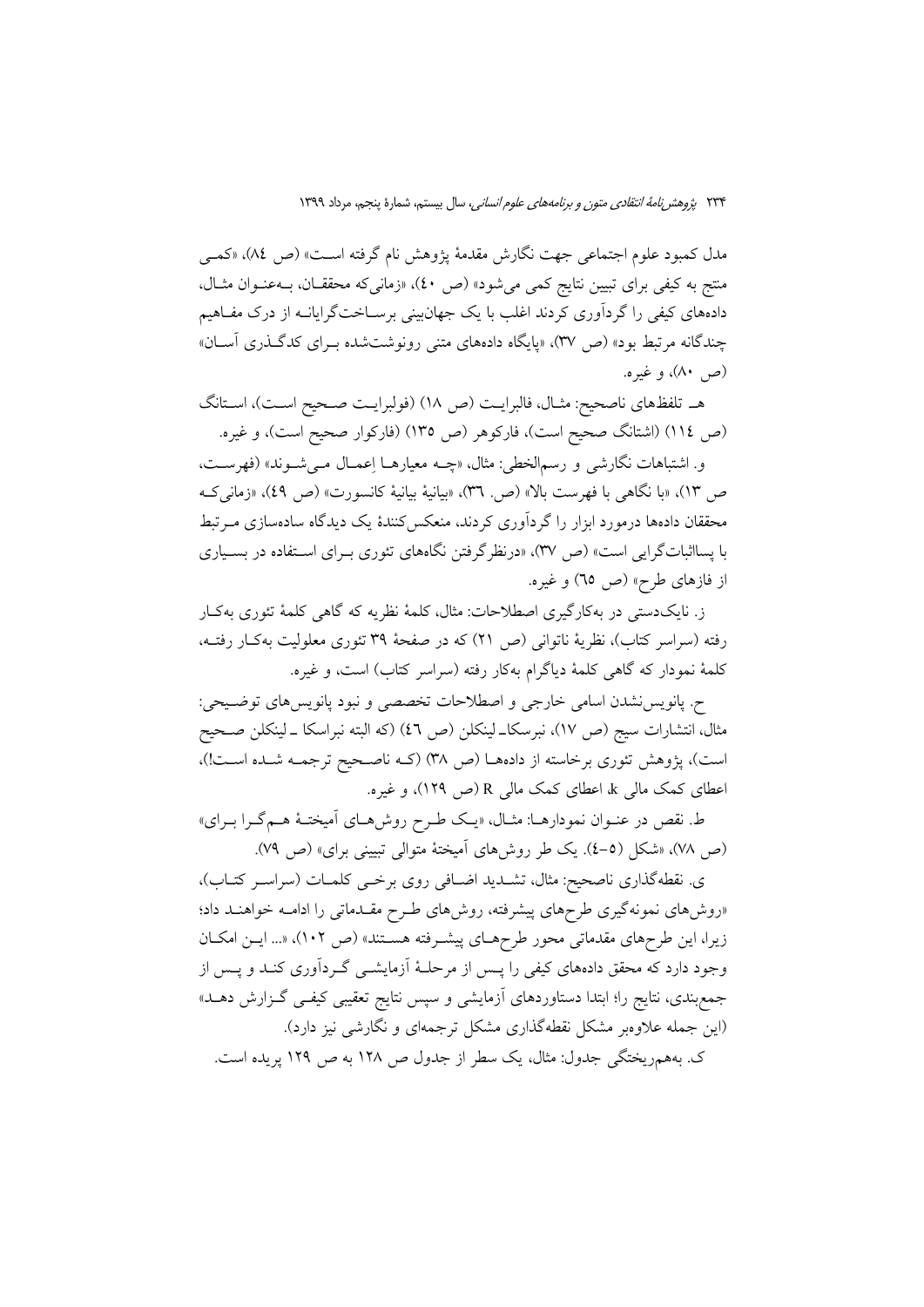ترجمهٔ ماشینی این کتاب بهقدری نمود دارد که نیاز نیست به متن اصلی مراجعــه کنیــد و اگر بخشهایی از متن پشت جلد کتاب را بخوانید کفایت میکند. برخی وجوه کـار ترجمـه کاملاً جدا از پژوهش علمی است و فن، دانش، و مهارت خاص خود را می طلبـد و آشــنایی يا زبان مبدأ و مقصد لازمهٔ آن است.

### ٦. محورهای نقد محتوا

قبل از ورود به نقد محتواي كتاب، تصور نادرستي كه دربارهٔ «روش» بودن ايــن چهــارچوب جا افتاده است باید نقد شود. همان طورکه کرسول و یلانوکلارک در *دایرةالمعارف پژوهش بـا* چه*ارچوب آميخته (*Creswell and Plano Clark 2007: 5) گفتIانــد «پــزوهش بــا روش هــاي آمیخته یک طرح پژوهش با پیشفررضهای فلسفی است...». تغییر لحن ایــن چهــارچوب بــه یک روش شناسی مستقل بعداً اتفاق افتـاد. بــدین ترتیـب، محققـبی کــه بــا ایــن چهــارچوب يژوهش مي كند لازم نيست روش جديدي أموخته باشد، بلكه بايد شـيوهٔ أميخـتن خروجـي یژوهش را به روش هایی تقلید کند که قبلاً آموخته است و به آن پیش آگیاهی داشته باشید. همانطورکه قبلاً ذکر شد، بخش اعظم همهٔ کتابهایی که به فارسی و انگلیسی تحت عنـوان «روش آمیخته» منتشر شدهاند به بازگویی مقدمات و اصول روشهای پژوهش کمی و کیفی يرداختهاند و تنها يک فصل به چگونگي آميختن آنها اختصاص دادهاند. بنابراين، اسـتفاده از لفظ «روش» براي اَن صحيح نيست؛ زيرا روش١هــا زاويــهٔ ديــد، پــيشفـرض٥هــا، منشــأها، و گامهای خاص خود را برای گردآوری و تحلیل متون و دادهها دارند که باعث می شود آنهـا در یک پارادایم خاص قرار گیرند و بی وطن نباشند.

نکتهٔ مخاطرهآمیز دیگر درمورد این چهارچوب ادغام پارادایمها و مسـتهلککـردن زاویــهٔ دیدهاست. یژوهش کمی که براساس اصل استقرا بنیان نهـاده شـده بـهدنبـال کشـف قواعـد جهانشمول است و پژوهش کیفی که براساس اصل تفسیر پایهگذاری شده بـهدنبـال کشـف فهم (عموماً تاريخي) از يک موقعيت خاص است. تعميمپذيرکردن فهـمهـاي موقعيــتمنــد (چهارچوب اکتشافی) یا پیداکردن فهم موقعیتمنـد از یـک قاعـدهٔ مکشـوفه (چهـارچوب تبیینی) چیزی جز تلاش مجدد برای کشف قاعده از رفتارهای انسانی بهنظر نمیرسد و ایــن درحالي است كه پيروان پارادايم اصالت تاريخ (محققان پژوهش كيفي) اساساً كشـف قاعــده از رفتارهای انسانی را منتفی می دانند. واردکردن مجدد روش های آنها به بازی کشف قاعـده ترفند جديدى بەنفع پارادايم اصالت طبيعت بەنظر مى رسد.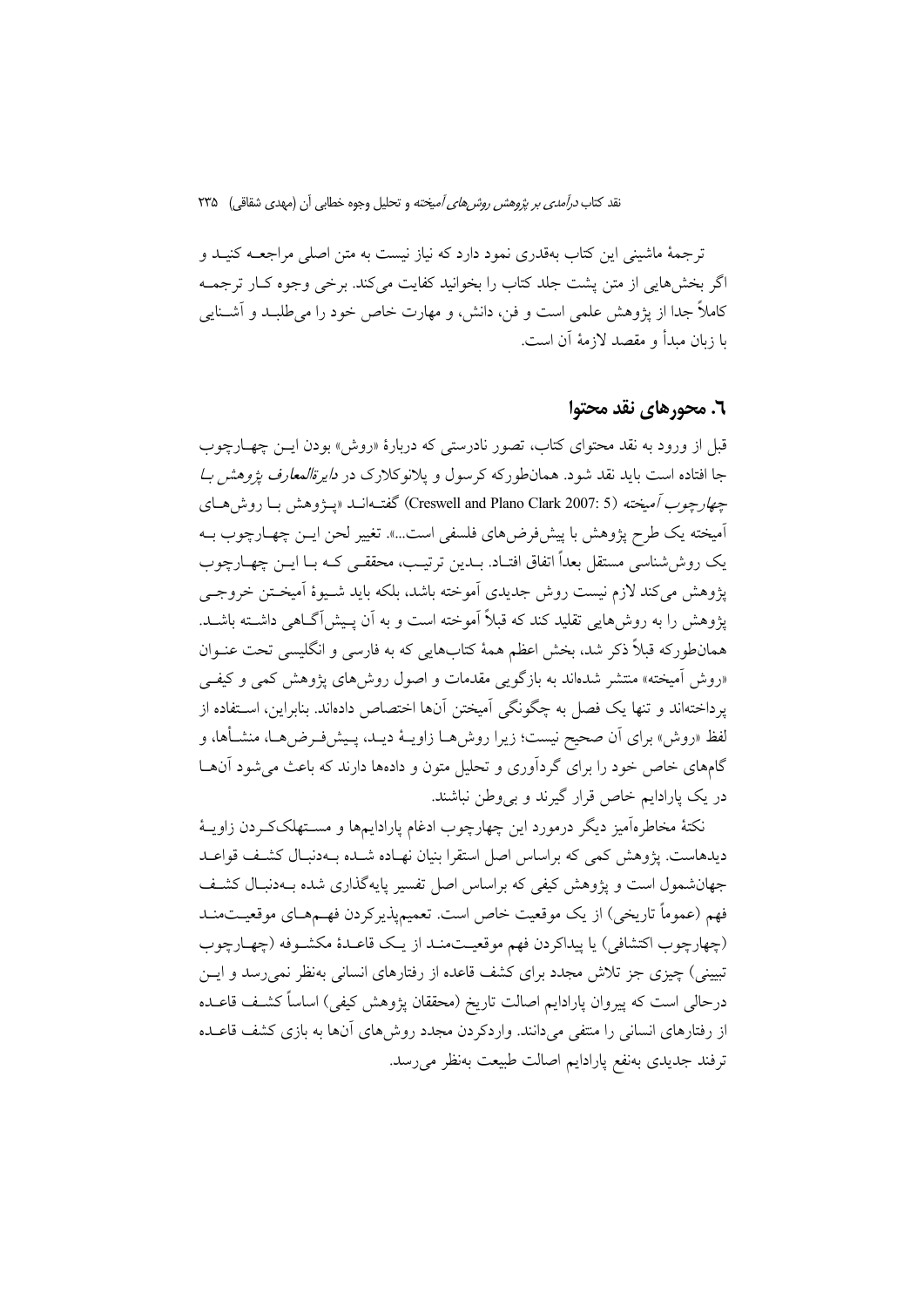ازسوی دیگر، پایهگذاران چهارچوب ترکیبی خود را به فلسفهٔ عمل گرایی ملتزم مـی داننــد و اعتـراف مـي كننـد كـه «عمـل گرايـي بـه هـيچ نظـام فلسـفي و واقعيتـي متعهـد نيسـت» (کرسول ۱۳۹۲: ٤٦)، درحالی که عمل گرایی، خود، یک نظام فلسفی است؛ نظامی فلسفی ک بیش تر به تأثیراز یک نظریهٔ اخلاق هنجاری است تـا پـیش(فـرض۵حـای فلسـفی. ایــن نظریــهٔ اخلاقي همان «نتيجه گرايي اخلاقي» است كه صورت عملي أن «سودگرايي» است. كرسول (۱۳۹۲) در بیان پیشفرضهای فلسفی چهارچوب ترکیبی می گوید: «عمـل گرایـبی بـهعنـوان يک جهان بيني حاصل أعمال، موقعيتها، و يي اَمدهاست» (ص ٤٦). لذا از وجه سـودگرايانهٔ فلسفهٔ عمل گرایی در چهـارچوب ترکیبـی اسـتفاده شــده اسـت و از بهـرهگیـری از تمــامی استلزامات این فلسفه که در آثار دیویی، مید، پیرس، رورتی، و مورفی بازمانده است. استفادهٔ ابزاری و کوتاهبرد از فلسفهٔ عمل۶گرایی و تأکیـد بــه عــدم التــزام بــه هــیچ مکتــب و روش و فلسفهای این چهارچوب را تبدیل به یک عرصهٔ باز برای بهکـارگیری هــر وســیله و روشــی برحسب اقتضا و موقعیت كـرده اسـت. بـهنظـر مـىرسـد چنـين عرصـهٔ فراخـي بـه هـيچ چهارچوببندی مستقلی نیاز ندارد؛ زیرا موقعیت است که به مـا خواهـد گفـت کـه از چـه روشهایی استفاده کنیم. بنابراین، نمی توان این چهـارچوب را مسـتقل دانسـت؛ زیــرا روش مستقل وابسته به پیش فرض هاست، اما استفادهٔ موقعیتمنــد از هــر روشــی بــه یــی آمــدها و موقعيتها وابسته است.

نكتهٔ با اهمیت دیگر خطرناک ودن کشیدن خط جداساز میان دادهٔ کمی و دادهٔ کیفی است. این جداسازی در تعاریف همـهٔ پـیش٫روان ایــن چهــارچوب مثــل جانســون و اونوگبــوزی (Jonson and Onwuegbuzie 2004)، تشكري و تبدلي (Tashakori and Teddlie 2003)، و كرسـول و پلانـوكلارک (Creswell and Plano Clark 2007) كـاملاً واضـح اسـت و آن&ـا چهارچوب آمیخته را ترکیب روش کمی و کیفی میدانند (نه دو یا چنـد روش کمـی یـا دو یا چند روش کیفی با هم). این درحالی است که بسـیاری از محققــان برجســته (مثــل بوردیــو/ Pierre Bourdieu) در تمايز (Distinction: A Social Critique of the Judgment of Taste)، يا یارسونز در *ساختار کنش اجتماعی (The Structure of Social Action*) بدون بـهکـاربردن یـک قالب پیش ساخته در آثار فاخر خود دادههای کمی و کیفی را بسیار مســتدل اســتفاده کــرده و در تبیین نظریه یا نتایج خود بهکار بردهاند. آنها این دو نوع داده را در چهـارچوب یـک روش واحد مثل روش تاریخی یا سندی (درمورد کار مارکس در گروندریسه یا پارسـونز در ســاختار كنش اجتماعي) بهكار بردهاند، بدون اينكه بخواهند روش مستقلي ابداع كنند. بنابراين، تركيب دادههاي كمي و كيفي در چهارچوب هر روشي مي تواند اتفاق بيفتد و فقط مي تــوان الگوهــايي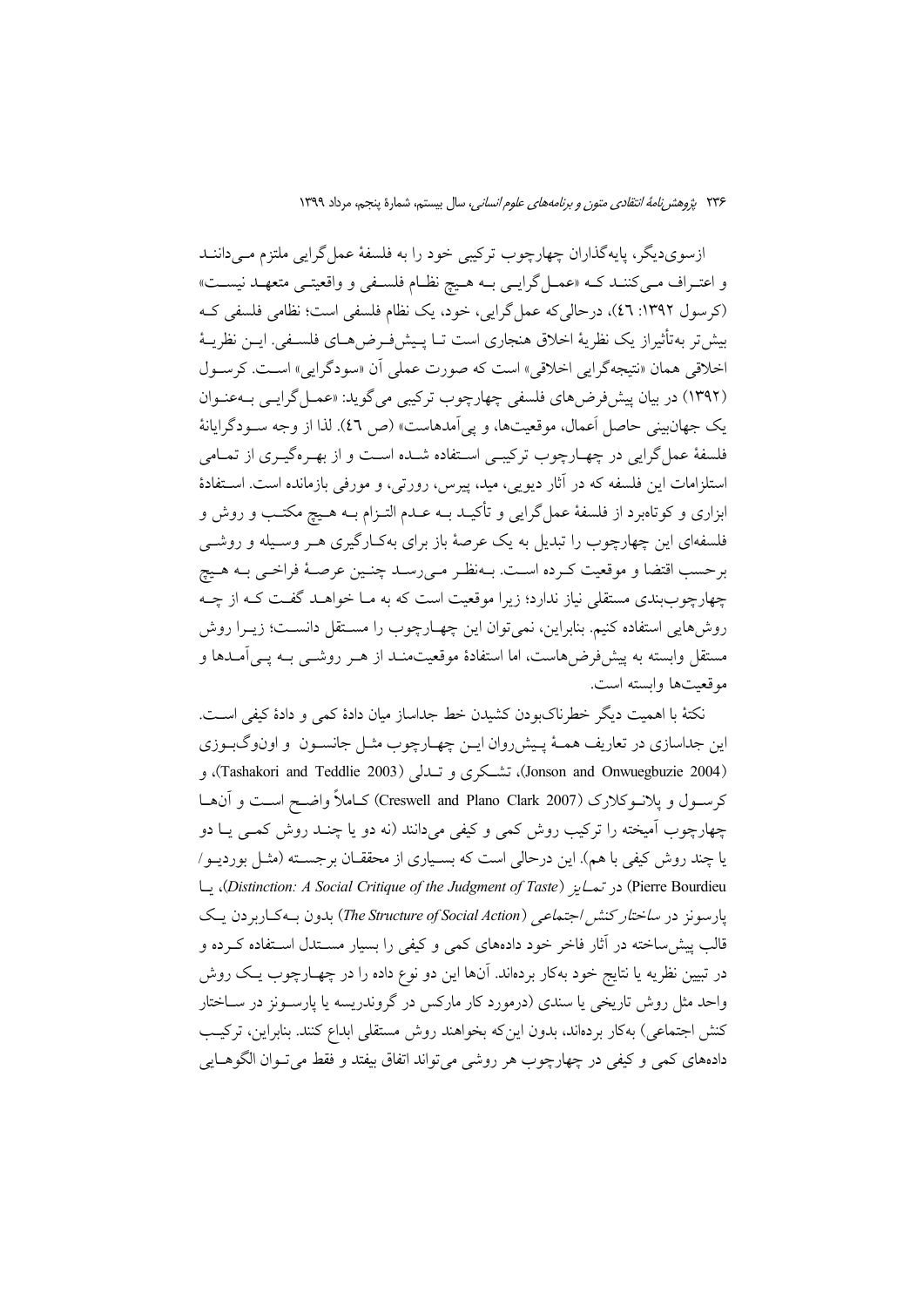نقد کتاب *درآمدی بر پژوهش روش های آمیخته* و تحلیل وجوه خطابی آن (مهدی شقاقی) ۲۳۷

برای ترکیب ارائه داد، مثل الگوهایی که برای مرور نظامهند وجود دارند (مــثلاً تــاکنون چهــارده الكو براي مرور نظامِمند ييش نهـاد شـده اسـت (Grant and Booth 2009). ايــن الكوهــا تركيـب روشي نمي توانند باشند، بلكه بايستي درراستاي يك روش واحد بهكار برده شوند.

نکتهٔ نهایی ای که باید دربارهٔ آثار نوشتهشده دربـارهٔ چهـارچوب آمیختـه ازجملــه کتــاب حاضر گفت آنکه آنها (یا بخشهایی از این نوع کتابها) که خاصـه بـه ایــن چهـارچوب یر داختهاند از عبارات و جملاتی مشحوناند که بهجای بار استدلالی بار خطابی یــا رتوریـک دارند و بیش تر تلاش دارند تا صورت و ظاهر نگارش با این چهارچوب را آمـوزش دهنـد. برای مثال، تلاش می کنند که بگویند عنوان مقاله را چهطور بنویسید، چهطور عبـارت «روش آمیخته» را در بیان اهداف و در پرسشها بگنجانید، چهطور از نمودارها بـرای اقنـاع اسـتفاده کنید، چهطور مجلهٔ مناسب انتخاب کنید، چهطور برای قانعکردن سردبیر استناددهی کنیـد، و غیره. بخش کوچکی از وجههٔ خطابی این روش در تحقیقات آشکار شده است. بـرای مثـال، رحیم یو ر و همکاران (Rahimpour et al. 2016) نشان دادند که در مقالات موردبر رستی شبان، که به روش آمیخته نگاشته شده بودند، آشکارا بهپیرویاز یک قالب آماده گرایش داشــتهانــد. در اینجا قصد بر این است که با کمک چهـارچوب تحلیـل رتوریـک اسـپر (Spurr 1993) بخشهای بیشتری از وجوه خطابی ایــن چهــارچوب آشــکار شــود. در جــدول ۱، برخــی جملات مهم از متن کتاب، که دارای بار رتوریک هستند، شناسایی شده و نوع وجه خطـابی بهکاررفته براساس بلاغتشناسی کلاسیک و نیز چهارچوب اسپر (.ibid) ذکر شده است:

| رتوريک ديويد اسپر   | رتوریک کلاسیک                  | جمله يا بند                                                                                                                                                                                                                                     |
|---------------------|--------------------------------|-------------------------------------------------------------------------------------------------------------------------------------------------------------------------------------------------------------------------------------------------|
| زيبايي شناسانه كردن | مدح                            | پژوهش روش(های أمیخته یک موضوع ساده برای استفاده از عنوان أن<br>در پژوهش شما نیست، بلکه تکنیکهای علمی مخصوصی مرتبط با<br>این روششناسی وجود دارد (ص ٢٢).                                                                                          |
| زيبايي شناسانه كردن | مدح                            | ویژگیهای اصلی روش،های امیخته: استفاده از روش،های کیفی و کمی<br>قوى و دقيق (ص ٢٣).                                                                                                                                                               |
| زيبايي شناسانه كردن | اغراق (نام گذاري<br>اغراق[میز) | در برخی مطالعات، ویژگیهای اضافی به طرح پایه افزوده میشود. این<br>طرح بهدستآمده را یک طرح پیشرفته میiامم (ص ۲۷).                                                                                                                                 |
| زيبايي شناسانه كردن | اغراق (نامگذاري<br>اغراق[میز)  | عدالت اجتماعي يا طرحهاي تحول گرايانه: اين چهارچوب در مراحل<br>مختلف مطالعهٔ روش۵ای اّمیخته وارد میشود، اما به یک نقطهٔ محوری<br>مطالعه با هدف بهبود زندگی افراد در جامعهٔ امروزی ما تبدیل میشود<br>(مانند يك طرح عدالت اجتماعي فمينيستي؛ ص ٢٧). |

جدول ۱. جملات با بار خطابی و نوع شناسی آن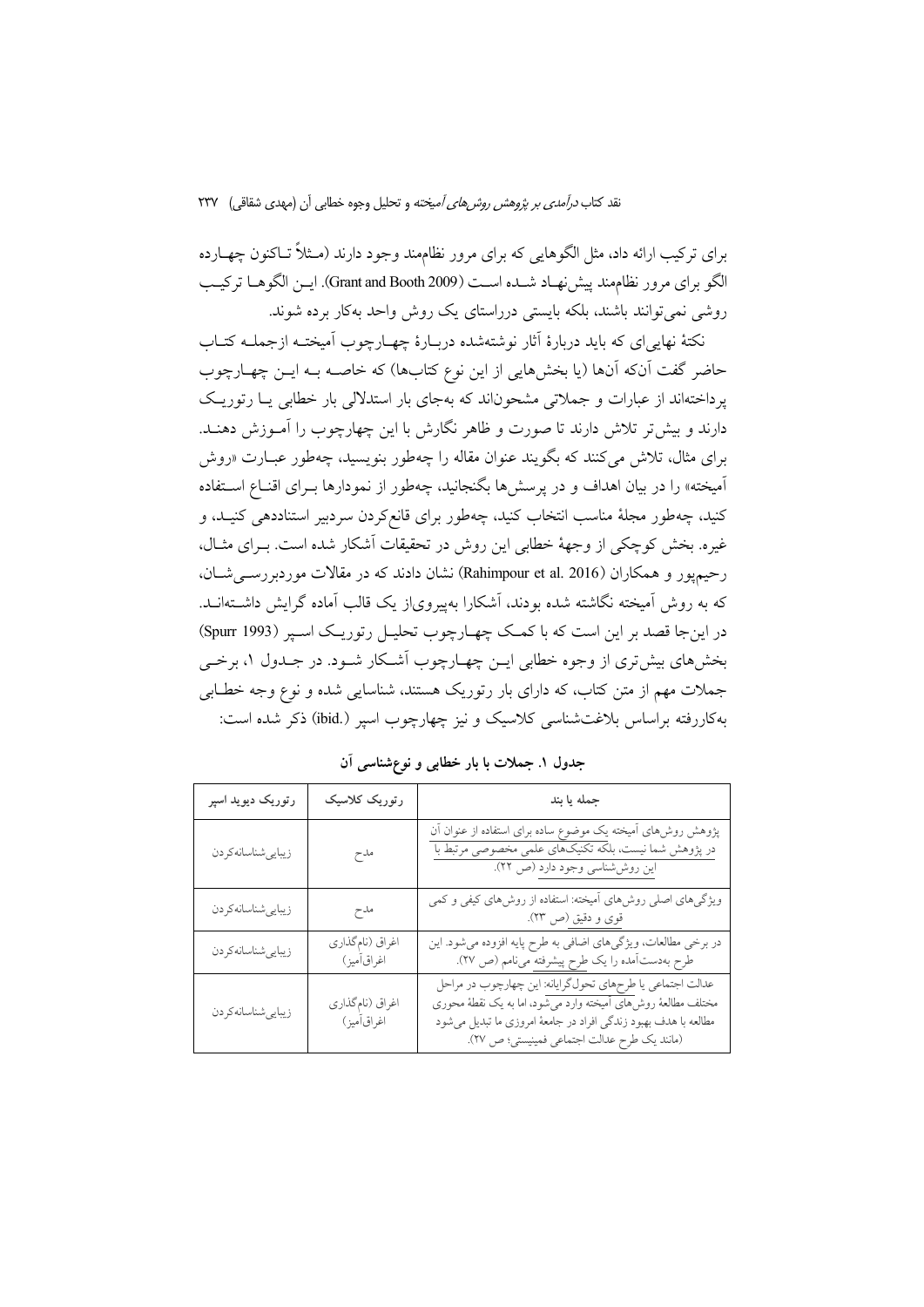| رتوریک دیوید اسپر                 | رتوریک کلاسیک    | جمله يا بند                                                                                                                                                                                                                                                                                                                                                                                        |
|-----------------------------------|------------------|----------------------------------------------------------------------------------------------------------------------------------------------------------------------------------------------------------------------------------------------------------------------------------------------------------------------------------------------------------------------------------------------------|
| تصديق،<br>زيبايي شناسانه كردن     | مدح              | بااین حال، اهمیت دارد کسانی که بهدنبال یادگیری پژوهش روشهای<br>أميخته هستند اين شش طرح را درك كنند؛ زيرا اين طرحها محبوبترين<br>طرحهایی هستند که در منابع وجود دارند (ص ۲۸).<br>.                                                                                                                                                                                                                  |
| تصديق،<br>زيبايىشناسانەكردن       | مدح، اقتباس      | تا مشخص شود اّیا شامل چهار خصوصیت اصلی یک مطالعهٔ<br>روش۵ای امیخته است یا خیر:… ۳. اَیا از روش۵ای کیفی و کمی دقیق<br>استفاده میکنم؟ ٤. آیا مطالعه را درون یک فلسفه یا یک تئوری تدوین<br>میکنم؟ (ص ٢٩)                                                                                                                                                                                              |
| طبقەبندى                          | اغراق            | افرادی که میخواهند یک مطالعهٔ روشهای آمیخته انجام دهند اغلب …<br>با اساتید مشورت میکنند. برخی اوقات این افراد در دسترس نیستند،<br>بهخصوص برای محققان تازهوارد به عرصهٔ روش۵ای أمیخته یا برای<br>افرادی که در برخی کشورهای دورافتاده زندگی میکنند (ص ۳۲).                                                                                                                                           |
| پايش                              | توضيح واضح       | نخست از شما میپرسم که أیا یک شنونده (مانند کمیتهٔ داوران، مجله،<br>کتابها، سازمانهای تأمین مالی) برای مطالعهٔ روش۵ای أمیختهٔ خود<br>داريد؟ (ص ٣١)                                                                                                                                                                                                                                                  |
| تخصيص                             | اطناب ممل، تكرار | طرح هم گرا، طرح متوالی تبیینی، طرح متوالی اکتشافی (سراسر کتاب)                                                                                                                                                                                                                                                                                                                                     |
| پايش، تخصيص                       | تأكيد خطابي      | کلمات «روشهای اّمیخته» برای مشخص کردن روششناسی<br>مورداستفاده [در عنوان] نوشته شود (ص ٣٣).                                                                                                                                                                                                                                                                                                         |
| پايش، تخصيص                       | تأكيد خطابي      | [در عنوان پژوهش] از کلماتی که یک مفهوم کیفی دارند دوری کنید…<br>همچنین از کلماتی که دربردارندهٔ یک جهتگیری کمی هستند نیز<br>خودداري كنيد (ص ٣٣).                                                                                                                                                                                                                                                   |
| پايش، تخصيص،<br>زيبايىشناسانەكردن | تأكيد خطابي      | [مراحل فرایند پژوهش روشهای آمیخته] انتخاب یک عنوان برای<br>پروژه انتخاب یک طرح روش،های اَمیخته ترسیم یک شکل از<br>طرح خود افزودن سؤالات پژوهش (کمی، کیفی، و آمیخته) که با<br>طرح شما منطبق باشد (ص ۳۲).                                                                                                                                                                                            |
| بنیانزدایی                        | اغراق            | بهدلیل ضعفهای ذاتی هرکدام از رویکردها، استفاده از هرکدام آنها<br>بهتنهایی ممکن است کافی نباشد (ص ٣٦).                                                                                                                                                                                                                                                                                              |
| تصديق                             | تأكيد خطابي      | پاسخی که محققان روش،ای آمیخته به این سؤال دادهاند جستوجو<br>برای یک فلسفه است که گردآوری هر دو دادههای کیفی و کمی را<br>توجيه كند. بنابراين، برخي نويسندگان روشهاي أميخته بهسمت<br>عملگرایی رفتهاند، سایرین بهسمت واقع گرایی انتقادی، و برخی دیگر<br>نیز بهسمت تکثرگرایی دیالکتیک رفتهاند. این انتخاب به این موضوع<br>بستگی دارد که یک محقق درمورد این فلسفههای مختلف چه<br>چیزهایی میداند (ص ۳۸). |
| پايش                              | تأكيد خطابي      | [تعریف روشهای اَمیخته] تعریف روش اَمیخته در پژوهش باید بیان<br>کند که… روشهای اَمیخته یک روششناسی پژوهش برای انجام یک<br>مطالعه در علوم اجتماعی، رفتاری، و سلامت است (ص ٣٩).                                                                                                                                                                                                                       |
| زيبايي شناسانه كردن               | تأكيد خطابي      | ترسیم یک دیاگرام از این طرح برای بهاشتراکگذاشتن با دیگران (مانند<br>اعضای کمیته، حاضران در یک کنفرانس، یا برررسیکنندگان پروپزال)<br>مفيد و كمك كننده است (ص ٤٠).                                                                                                                                                                                                                                   |

۲۳۸ *پژوهشرنامهٔ انتقادی متون و برنامههای علوم انسانی،* سال بیستم، شمارهٔ پنجم، مرداد ۱۳۹۹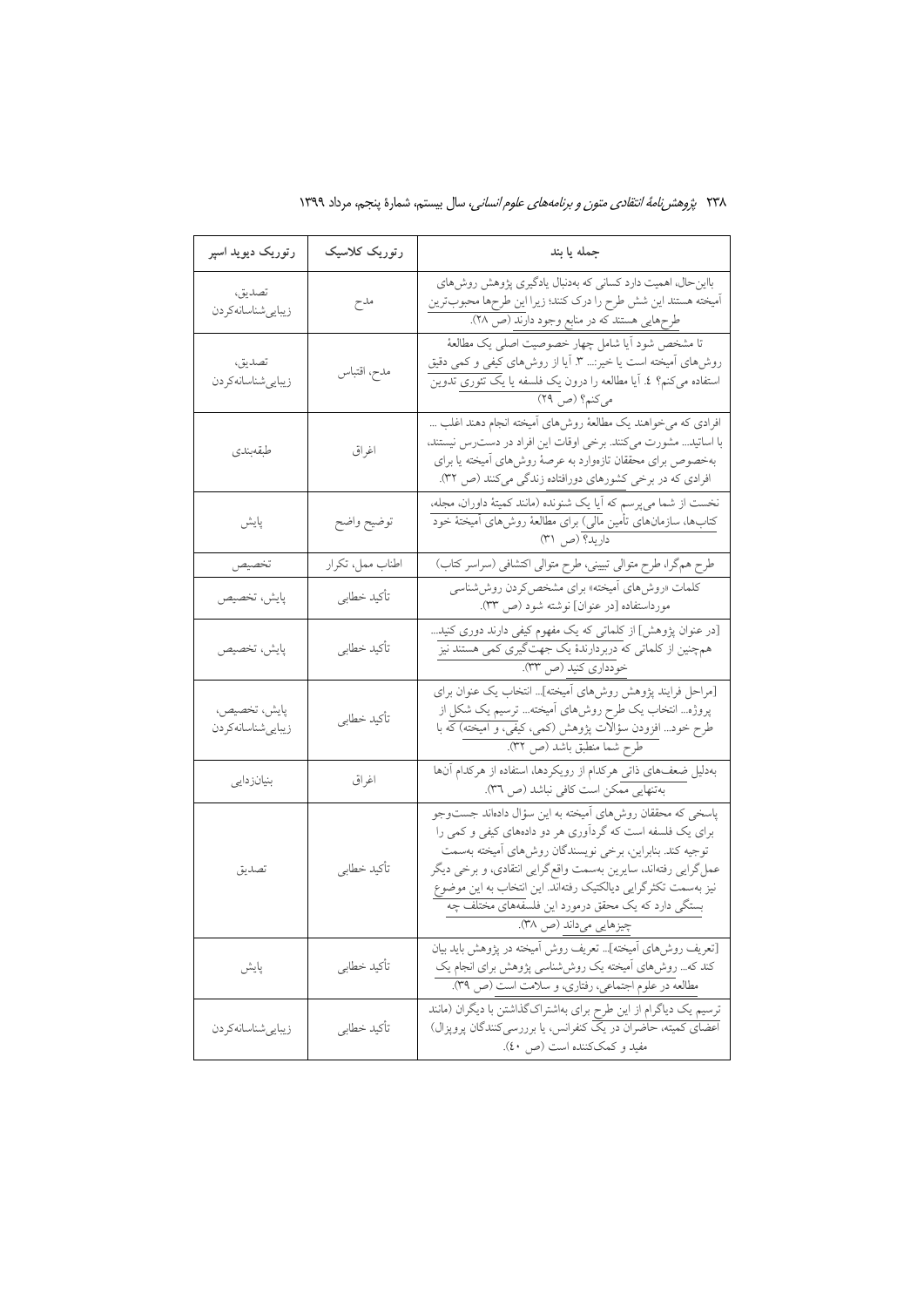| رتوریک دیوید اسپر             | رتوریک کلاسیک    | جمله يا بند                                                                                                                                                                                                                                                                                                                                                                                                                                                                                                                                         |
|-------------------------------|------------------|-----------------------------------------------------------------------------------------------------------------------------------------------------------------------------------------------------------------------------------------------------------------------------------------------------------------------------------------------------------------------------------------------------------------------------------------------------------------------------------------------------------------------------------------------------|
| زيبايي شناسانه كردن           | تأكيد خطابي      | درادامه، شما باید طرح پایهٔ خود را در یک دیاگرام ساده و غیرپیچیده<br>ترسیم کنید. سپس، میتوانید خصوصیاتی مانند رویهها یا محصولات و<br>بروندادهای خاص که انتظار دارید در هر مرحله محقق شوند بیفزایید<br>(ص ٤٠).                                                                                                                                                                                                                                                                                                                                       |
| پايش، تخصيص                   | تأكيد خطابي      | درادامه، باید یک هدف برای مطالعهٔ خود در نظر بگیرید این هدف<br>باید بهگونهای باشد که منعکسکنندهٔ نوع طرح مورداستفاده در مطالعهٔ<br>شما باشد (ص ٤١).                                                                                                                                                                                                                                                                                                                                                                                                 |
| زيبايي شناسانه كردن           | تأكيد خطابي      | [طرح همگرا] هر دو مجموعهٔ دادهها را در کنار هم قرار میدهد. این<br>كار به روشهاى مختلف قابل نجام است [اول اين كه] تفسير يا<br>استنتاج حاصل از دو مجموعهٔ داده را میتوان درقالب یک بحث متقابل<br>بیان کرد. بهعنوان مثال، نتایج کمی ممکن است نخست گزارش شوند<br>و پس از آن نتایج کیفی بیایند رویکرد دیگر تبدیل دادههاست که یکی<br>از مجموعهٔ دادهها به دیگری تبدیل میشود بهگونهایکه قابل مقایسه با<br>هم دیگرند سوم، توسعهٔ نمایشهای مشترکی (joint displays)<br>است که نتایج کمی را در مقایسه با نتایج کیفی در یک جدول یا نمودار<br>نشان ميدهد (ص ٥٧). |
| تصديق                         | اقتباس           | طرح عدالت اجتماعی… در مرکز این مطالعات روش۵ای آمیخته<br>ميبايست يک طرح پايه (همگرا، متوالي تبييني، متوالي اکتشافي) وجود<br>داشته باشد، اما محقق باید نگاه عدالت اجتماعی را در سرتاسر مطالعه<br>وارد كند (توضيح واضح، تأكيد خطابى).                                                                                                                                                                                                                                                                                                                  |
| طبیعیسازی                     | تأكيد خطابي      | چگونه یک طرح انتخاب کنیم اگر پیشینهٔ شما از یک جهتگیری<br>قویتر کمی نشئت بگیرد، اَنگاه شما را ترغیب میکنم که بهسمت<br>طرحی بروید که با یک پژوهش کمی شروع میشود (ص ۸۵)                                                                                                                                                                                                                                                                                                                                                                               |
| طبیعیسازی، تصدیق              | تشبيه            | ادغام اگر تعريف واژهٔ اَميختن [ادغام] را در فرهنگ لغت جستوجو<br>کنید، درمی،یابید که درواقع بهمعنای چیزی است که در چیز دیگری حل<br>میشود یا چیزی که به چیز دیگری متصل میشود. برای مثال، در خمیر<br>کیک، اَرد در مخلوط حل میشود. هنگامیکه کشمشها را به کیک<br>اضافه میکنیم، دستنخورده باقی میمانند، اما اکثراً در خمیر آمیخته<br>شدهاند. این موضوع درمورد روش،ای آمیخته نیز صحیح است: دادههای<br>کمی و دادههای کیفی میتوانند در یکدیگر حل شوند یا بهشکل جداگانه<br>باقى بمانند (ص ١٠٤).                                                               |
| پايش، تخصيص                   | تأكيد خطابي      | نگارش مطالعهٔ روش،ای آمیخته برای انتشار، پس زأن [بهعنوان<br>سردبیر] بهدنبال این بودم که آیا نویسنده یا نویسندگان با ادبیات<br>روشهای آمیخته آشنایی دارند و درحقیقت، آیا به کتابهای اخیر<br>روش۵های آمیخته استناد کرده بودند آیا در عنوان مقالهٔ خود به عبارت<br>«روشهای اَمیخته» اشاره کرده بودند؟ (ص ١١١)                                                                                                                                                                                                                                          |
| تخصيص،<br>زيبايي شناسانه كردن | مدح، تأكيد خطابي | نوآوری دیگر روشهای آمیخته نوع جدیدی از سؤال پژوهش است که<br>تاکنون در هیچ کتاب روش پژوهش یافت نشده است: سؤال روش۵ای<br>آميخته (ص ١٣٧).                                                                                                                                                                                                                                                                                                                                                                                                              |

نقد کتاب *درآمدی بر پژوهش روشهای آمیخته* و تحلیل وجوه خطابی آن (مهدی شقاقی) ۲۳۹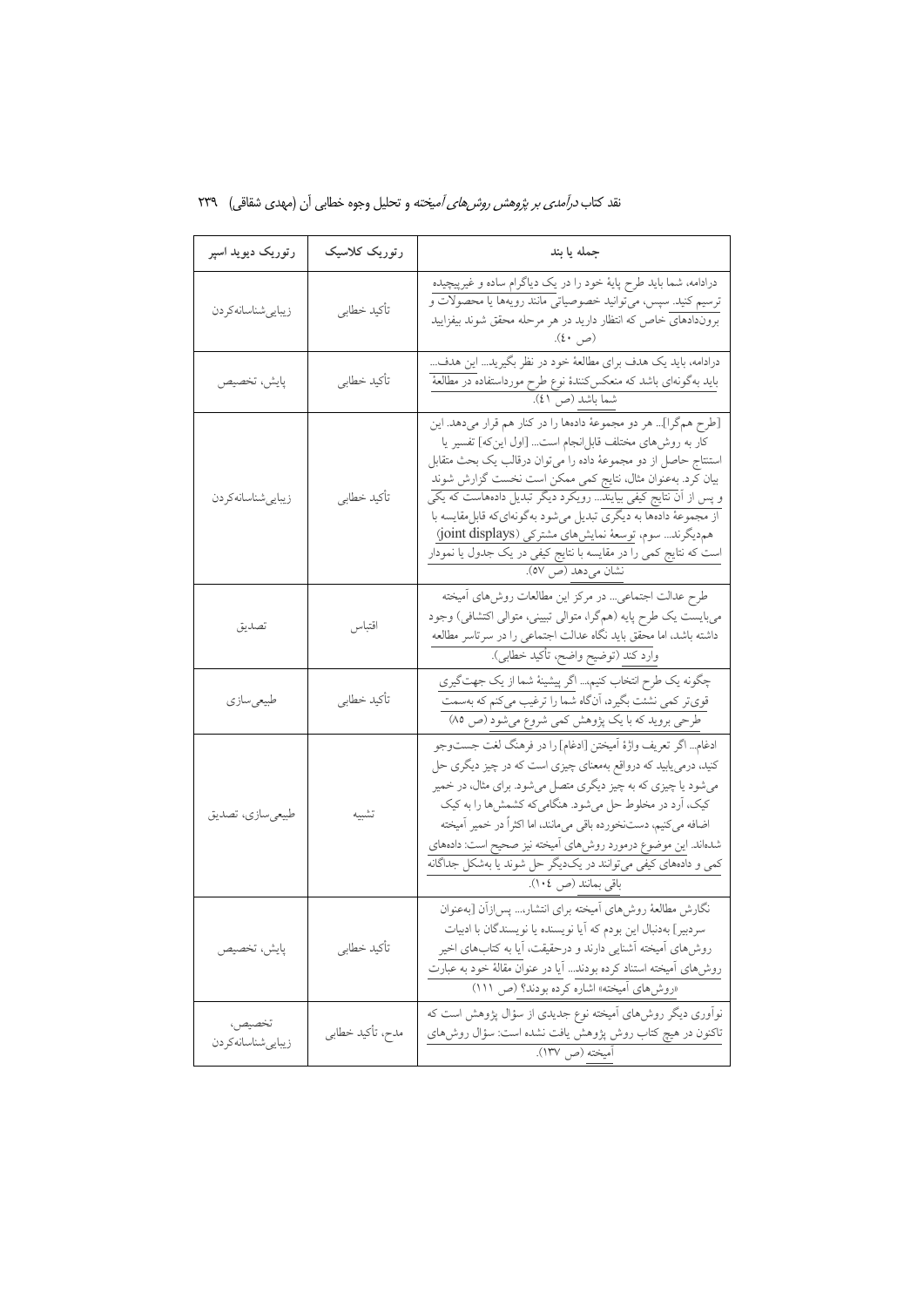همان طور که در جدول ۱ مشاهده می شود، دو بُعد «زیبایی شناسانهکردن» و «تخصیص» مهمترين ويژگي خطابي كتـاب حاضـر براسـاس چهـارچوب اسـير (Spurr 1993) اسـت. هـمچنـین، دو بُعـد «تأکیـد» و «مـدح» مهـمتـرین خصوصـیت رتوریـک کتـاب براسـاس بلاغتشناسی کلاسیک (همایی ۱۳۸۹) است. زیبایی شناسانهکردن در متـون تحلیـل گفتمـان پسااستعماری (مثل آثار ادوارد سعید) عبارت اسـت از تصویرسـازیهـای خیـالگونـهٔ زیبـا، عجیبوغریب، و گاهی اروتیک از فضا، آدابورسوم، معاشرت، تشـریفات، لبـاس پوشـیدن، آبوهوا، و… کشورهای شرقی در سفرنامهها و خاطرهنگاریهای شـرقشناسـان و سـیاحان غربي. زيبايي شناسانه كردن در اين جا بهمعنـاي لفـاظي هـاي زيبـا و انتسـاب صـفات و قيـود مدح گونه و اغراقآمیز دربارهٔ کارآمدی روش است.

هـمچنــین، تخصــیص در چهــارچوب تحلیــل رتوریــک اســپر (.ibid) بــهمعنــاي «ازآنخودکردن» است و تاکتیکهای کلامی ای که بهواسطهٔ آن نویسـنده روش را از آن خـود می کند و شیوهٔ ازآنخودکردن را به افراد دیگر مـی آمـوزد. در ایــن کتــاب نیــز، نویســنده بــا عباراتی چون «[در عنوان پژوهش] از کلمـاتی کـه یـک مفهـوم کیفـی دارنـد دوری کنیـد... همچنین از کلماتی که دربردارنـدهٔ یـک جهـتگیـری کمـی هسـتند نیـز خـودداری کنیـد» (ص ٣٣)»، به خواننده مي آموزد كه چهطور عنوان مقاله را بنويسد كه آن را از آن خـود كنـد و به آمیختهبودن آن «تأکید» کند.

همچنین، مؤلف کتاب تلاش میکند تا از طریق بهکـارگیری کلمـاتی چـون «تکنیـکـهـای خاص»، «روشهای کمی و کیفی دقیق و قوی»، و… به مدح روش پـردازد و آن را زیبـا جلــوه دهد، گو این که روشهای دیگر تکنیک خاص خود را ندارند و دقیق و قــوی نیســتند! سراســر کتاب اَموزش خطابی «چگونه بهکاربردن کلمات برای نگارش در چهـارچوب اَميختــه» اســت: اینکه اهداف و پرسشهای پژوهش را چهطور بنویسیم، چهطور آمیختهبودن را در آنها تأکیـد کنیم، عنوان پژوهش را چهطور بنویسیم، اینکه «حتمـاً» ترکیـب «روش آمیختـه» را در عنــوان بهکار ببریم، چهطور از نمودارها برای اقناع سردبیران مجله و ارزیابان درخصوص آمیختــهبــودن روش يژوهش استفاده كنيم، و اين كه چەطور باتوجەبە مطالعاتمان يک جهان بيني (عمل گرايــي، واقع گرایی انتقادی، یا تکثرگرایی دیالکتیک؛ فرقی نمیکند) به بخش روششناسی اضافه کنیم.

## ۷. نتیجهگیری

در مقالهٔ حاضر تلاش شد تا شکل، ترجمه، و محتوای کتاب *درآمدی بر پژوهش روش هـای* أميخته نقد شود. مهمترين نقد شكلي كتاب به طرح جلد، صـحافي، و صـفحهأرايــي كتــاب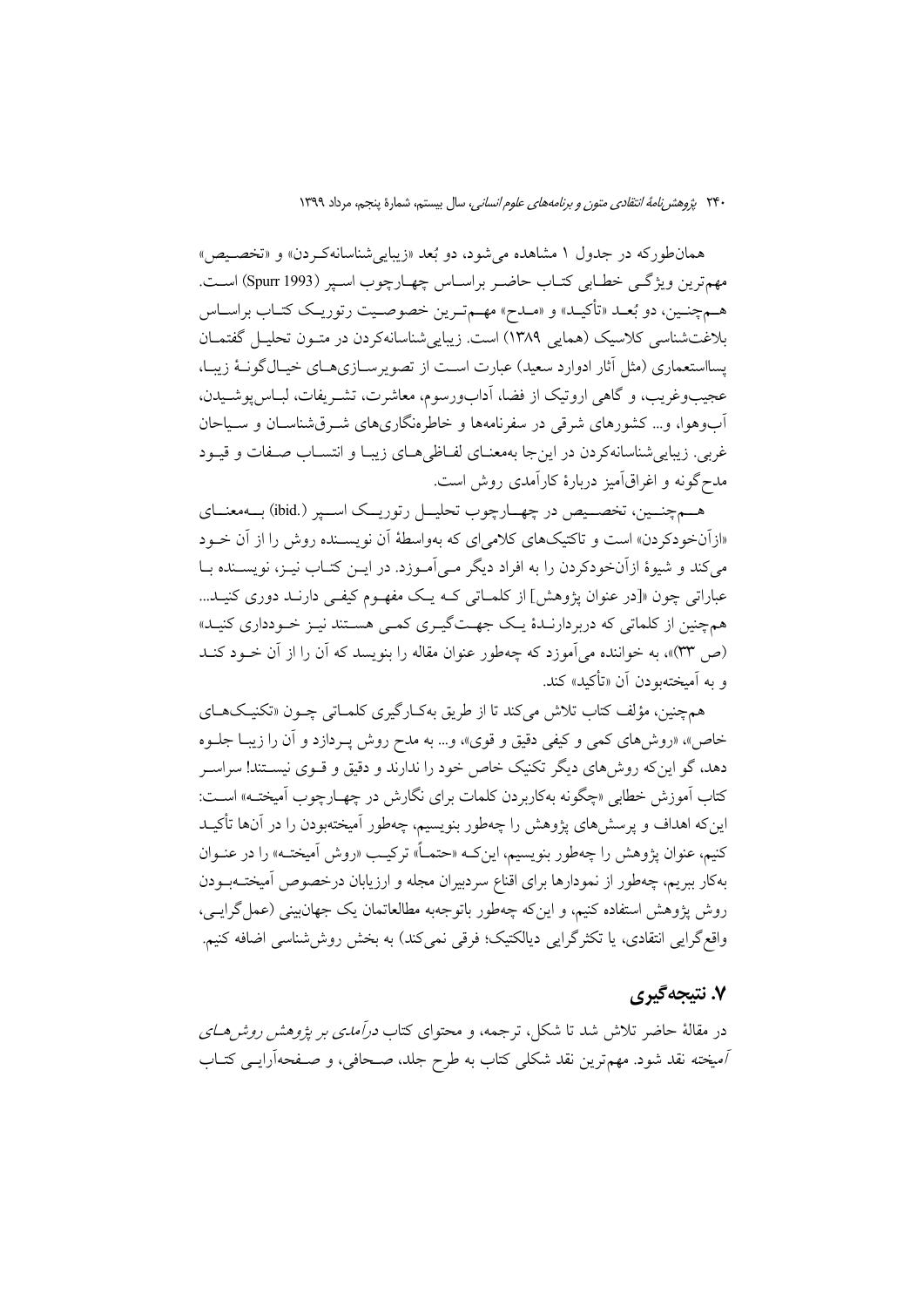معطوف شد و در نقد به ترجمه نیز به ماشینی بودن ترجمهٔ کتاب تمرکز شد. در نقد محتــوای کتاب نیز تلاش شد تا ابعاد رتوریـک کتـاب موردنقـد اَشـکار شــود. در پاســخ بــه پرســش نخست، درمجموع باید گفت که کتاب درمیان سـایر آثـار منتشرشــده یـک کتــاب مقــدماتـی است و فاقد مشروح مباحث است. همچنین، مثل سـایر أثــار ایــن حــوزه، حجــم زیــادی از کتاب به معرفی روش،حای کمـی و کیفـی اختصـاص یافتـه و بخـش بسـیار کــوچکی بــه روش های ترکیب تخصیص یافته است. بقیهٔ فصول نیز بیش تر شکلی است و راهنمایی بـرای نحوة نگارش درقالب اين چهارچوب است.

در پاسخ به پرسش دوم، مهمترین نقد شکلی بـه کتـاب عبـارت اسـت از طـرح جلـد، صحافی، و صفحهآرایی کتاب که نشان از تعجیل برای انتشار دارد. مهمترین نقـد ترجمــهای وارد بر کتاب «ترجمهٔ ماشینی» است. نحو انگلیسی بـهوضـوح در جمــلات انگلیســی دیــده می شود و بدین جهت کتاب پر است از جملات مبهم، اصطلاحات گنگ، و معـادلهـای نامناسب. بهعلاوه، اغلاط املایی و رسمالخطی نیز مزیدبرعلت شده و خوانــدن آن را دشــوار کر ده است.

در پاسخ به سؤال سوم، مهمترین نقدهای وارد بر محتوای کتاب عبارت اسـت از «روش نبودن» طرح آمیخته. بنابه استدلالاتی که دراینباره در بخش نقد محتـوایی ارائــه شــده اســت میتوان ادعا کرد که ۱. بخش بزرگی از آثار نوشتهشده برای معرفی طرح آمیخته بـه تشــریح روشهای کمی و کیفی اختصاص دارد؛ ۲. ترکیب دادههای کمی و کیفی میتوانـد در چهارچوب هر روشی بهکار گرفته شود و ارائهٔ راههای ترکیب فقط پیش نهاد الگو اسـت، نــه روش خاص؛ ٣. در بيان بنيانهاي فلسفى اين طرح، از فلسفة عمـل گرايـي اسـتفادة ابـزاري شده و فقط به بُعد پی اَمدگرا و نتیجهانگار اَن تأکید شده است که ایــن کــار اَن را تبــدیل بــه یک طرح باز کرده است که می تواند هرچیزی در آن بگنجد و هر شیوهای (غیر از شیوههـای پیش نهادشده) بهکار رود که این بازبودن آن را از مستقل بودن می اندازد.

در پاسخ به پرسش چهارم باید گفت که مؤلف این کتاب از بین دوازده شــیوهٔ خطــابی چهارچوب اسپر بیش تر از دو شیوهٔ «زیباییشناسانهکردن» و «تخصیص» بهره بـرده اسـت. برای زیبایی شناسانه کردن بیش تر از «مدح» یـا «اغـراق» اسـتفاده شـده و بـرای تخصـیص بیش تر از «تأکید» بهره گرفته شده است. مؤلف برای زیبا نشاندادن اثر و واردکـردن آن در قلمرو زیبایی شناسی از لفاظیهای مدح گونه، زیبا، و مدح گونه دربـارهٔ کـارآیی ایــن روش بهره گرفته است. همچنین، مؤلف برای «ازآنخودکردن» این طرح سعی کرده است تــا بــا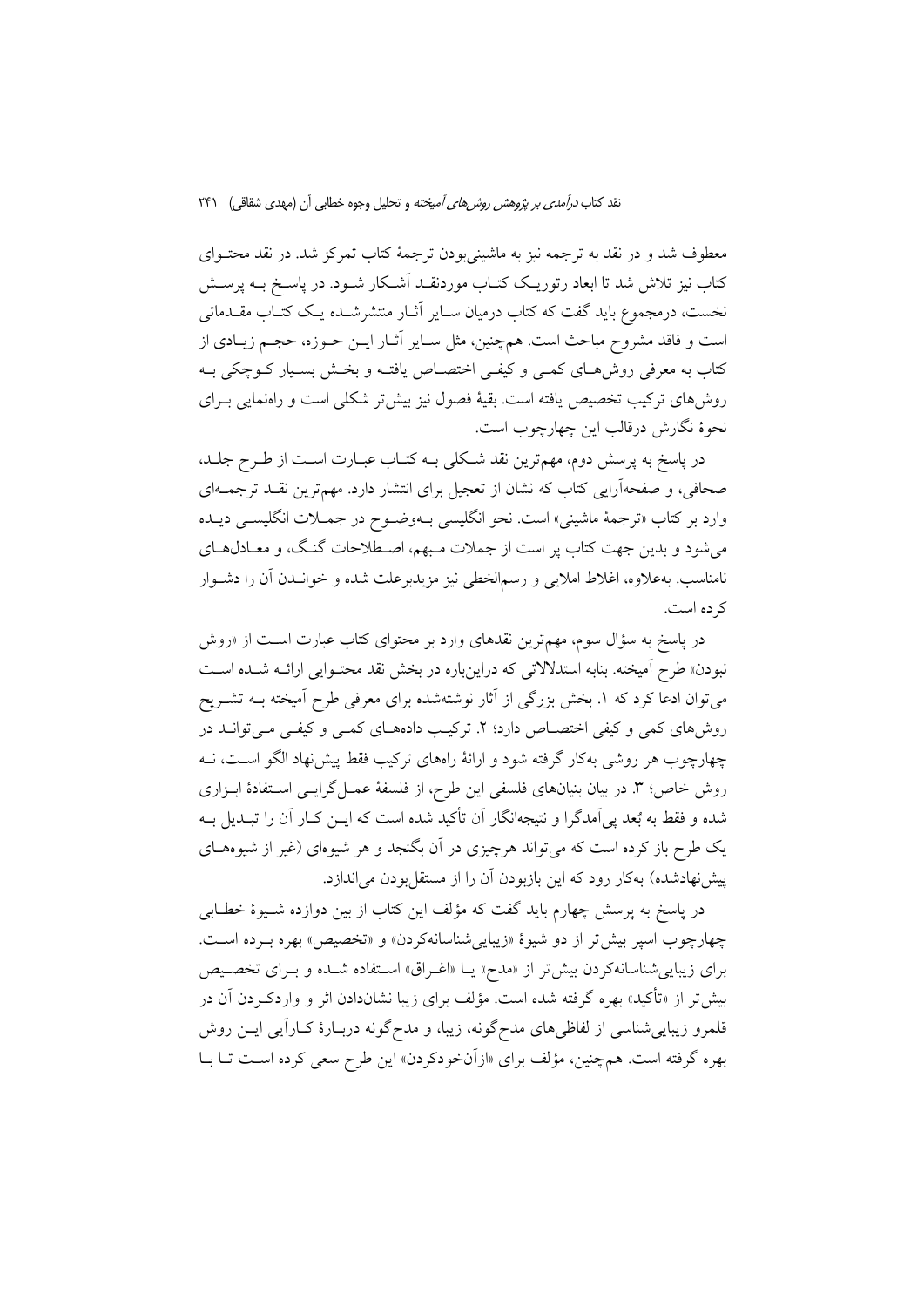«تأکیـد» بـر اسـتفاده از ایـن نـام در عنـوان و روش پـژوهش و اجتنـاب از بـهکـارگیری روشهای کمی و کیفی این طرح را از آن خود کند و آن را مستقل از روشهای کمــی و كيفي نشان دهد.

درانتها، ذکر چند پیش نهاد مفید بـهنظـر مـی(سـد: اول انتخـاب کتـاب بـرای ترجمــه و معیارهای انتخاب است. معیارهایی که معمولاً برای انتخاب کتاب بـهمنظـور ترجمــه مــدنظر قرار می گیرد عبارت است از کلاسیکبودن (مثــل *یدیدارشناســی روح* اثــر هگــل)، علایــق خوانندگان (مثل كتاب *مكتب فرانكفورت* اثـر تـام باتـامور)، تــازگی موضــوع (مثــل كتــاب *پدیدارشناسی تجربهٔ اخلاقی اثر مودیس ماندلباوم)، جامعیت کتاب (مثل کتاب فلسفهٔ مــدرن فرانسه* اثر رابـرت ويكـس)، زاويــهٔ ديــد جديــد (مثــل كتــاب *دريــي فضــيلت* اثــر الســدير مکاینتایر)، افقهای تازه (مثل کتاب *درآمدی بر فرهنگهای سای*بر اثر دیوید بل)، دانــش نــو (مثل كتاب *جهان هولوگرافيك* اثر مايكل تالبوت)، سبك نگارش بديع (مثــل كتــاب *تفكــر و شاعری* اثر مارتین هایدگر)، یژوهش نوآورانـه (مثــل کتــاب *اطاعــت از اتوریتــه* اثــر اســتنلـي میلگرام)، و ویژگی های آموزشی (مثل کتــاب *طراحــی پــژوهش هــای اجتمــاعـی* اثــر نــورمن بلیکی). متأسفانه این کتاب واجـد هـیچیـک از معیارهـای یادشــده نبـود و بنابــه اظهــارنظر نویســنده، کتــابي «خلاصــه» بــوده اســت بــراي معرفــي مقــدماتي ايــن چهــارچوب بــه «شرکتکنندگان در کارگاههای روش های آمیخته» (ص ١٦). بنابراین، بـهنظـر مـی رسـد نـه كتاب خوبي براي ترجمه انتخاب شـده و نــه ترجمــهٔ مناسـبي از كتـاب ارائــه شـده اسـت. همچنین، پیش نهاد می شود که در ترجمه یا تألیف آثار روش شناختی به جنب4هــای اخلاقــی روشها نیز توجه شود و خطرهای احتمالی تأکید بر رتوریـک پــژوهش در ایــن گونــه آثــار (بهجای تشریح مفصل و مؤکد بنِ مایههای اصلی آنها) درقالب فصول یـا یـانویس هـای توضيحي گوش(د شود.

### كتابنامه